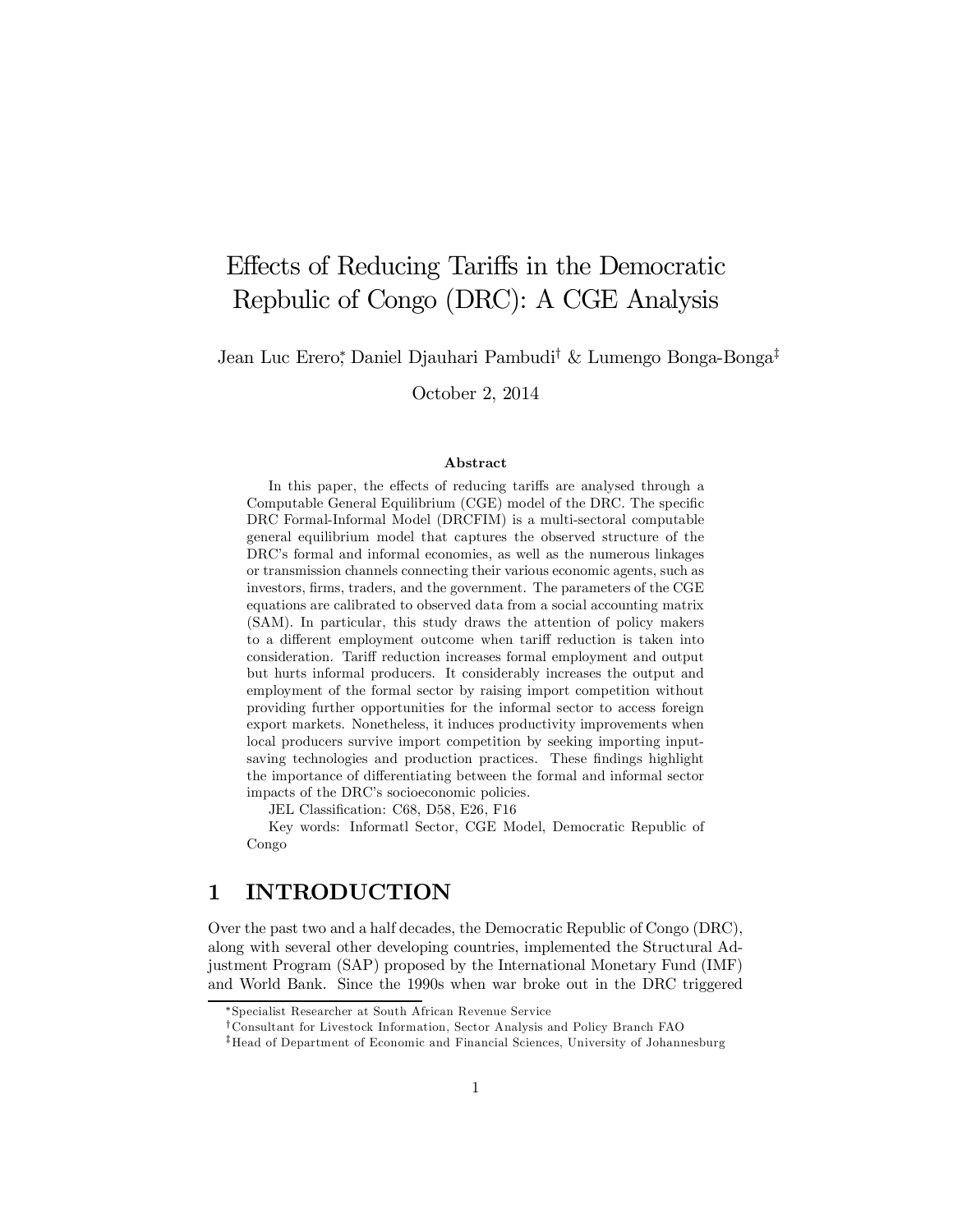by the control of natural resources, unemployment and poverty have been on the rise in the country. Despite this, ever since the Government Action Plan for Natural Resource Law Enforcement, Governance and Trade was implemented in 1992, the population blamed the SAP for causing the heightened poverty of the 1990s. During the reform period it was difficult to point out which policies had an adverse effect on unemployment, poverty and productivity growth, however. This is because a comprehensive range of policies were implemented, ranging from trade to countercyclical fiscal and monetary policies, exchange rate regulations, demand-side interventions, public employment programmes, employment guarantee schemes, labour-intensive infrastructure programmes, wage and training subsidies, and other specific socio-economic policies, frequently at the same time. Because of this uncertainty, it was likewise difficult for policy makers to respond to these growing issues. Evaluating the impact of policy effects does has the benefit of stimulating researchers and policy makers to consider how crucial an impact a policy has on unemployment, poverty and productivity growth, however, thus enabling enlightened informed policy making.

The DRC underwent significant trade liberalisation during the 1990s, however this did not result in any improvements and unemployment and poverty worsened. The economy started to lose impetus and many economic activities fell into the informal sector owing to the lack of opportunities in the formal sector. Economic activities were also hampered by weak institutional capacity that failed to maintain the sustainable development of a dynamic private sector. Tax laws were enforced arbitrarily, which resulted in the informal sector absorbing many people and enterprises. In fact, trade policies made up a significant part of the DRC's economic policies in the 1990s and considerably influenced the changes in economic growth, employment and business opportunities. These policies affected the terms of trade between agriculture and industry, business opportunities, wages, prices and structure of commodities, economic development, and employment within the economic system. These issues are interlinked, and in order to acquire a significant insight of their impacts on unemployment, poverty and productivity growth, a Computable General Equilibrium (CGE) technique is preferred in this paper. To the writer's knowledge there is no work yet that looks at the effects of reducing tariffs and poverty at the formal-informal level in a CGE model in the DRC.

The purpose of this paper is to evaluate the impact of a  $5\%$  tariff reduction on employment, poverty and productivity growth in DRC. This is done using a DRC Formal Informal Sector Model (DRCFIM) that is constructed based on ORANI model of the Australian economy. The generic edition of the model, ORANI-G, was developed for CGE modellers by Horridge (2005). The remainder of the paper is organised as follows: we first consider some important country information, and then we provide a brief review of the relevant literature. The next two sections describe the model, and then the simulation results. The last section discusses the paper's conclusions.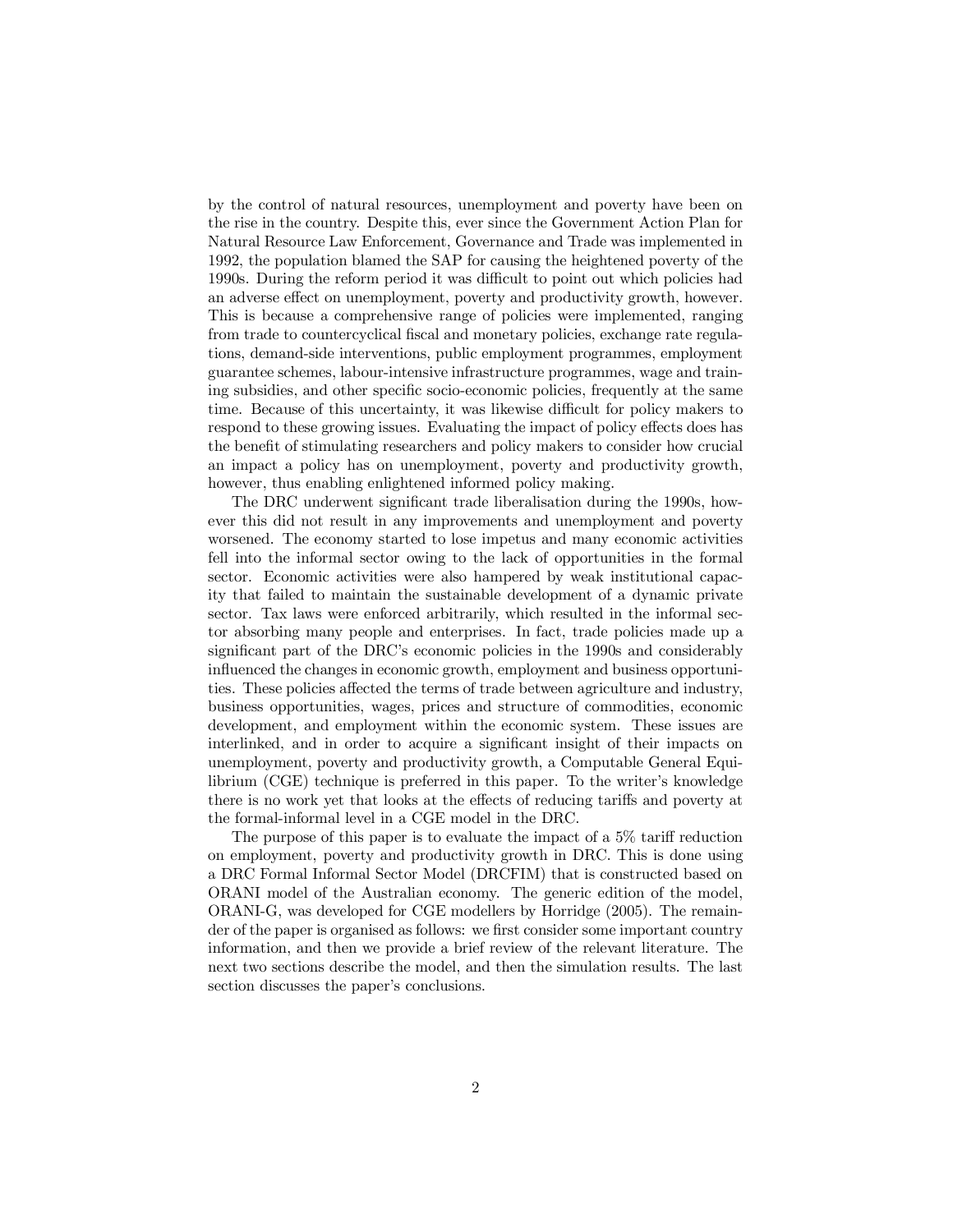# 2 COUNTRY BACKGROUND

#### 2.1 Introduction

The DRC gained independence from the Belgian colonial power in 1960. According to the IMF (2011), the DRC was one of the most highly developed countries in Africa in the 1960s, coming second after South Africa. Nonetheless, its economy was progressively ruined due to two disastrous wars, which caused the deaths of approximately five million people. In 2011 the country was still ranked among the poorest performers in Africa and ranked number twenty in terms of Gross Domestic Product (GDP). During the 1970s, the government of the DRC adopted a system of tight import regulations because of foreign currency scarcities (World Bank, 2000). In the 1980s, the pressure to open up trade was intensifying as the tight system of regulations had become gradually difficult to manage. Furthermore, low domestic production of commodities and heightening unemployment led to a resolution by the government to adopt a World Bank assisted SAP in 1990. Besides macroeconomic policy reform, the main constituent of the SAP was trade liberalisation, which required tariff reductions. Ever since, trade liberalisation in the DRC has heightened poverty as a result of the uneven distribution of resources and power. According to Mosley (2009), the DRC does not gain from international trade of its own natural resources because much of them are illegally exported. This limits the DRC's participation in the global economy while allowing for neighbouring countries and rebel groups to profit from these resources. High unemployment in the DRC is further attributed to an underperforming formal sector and to the inability of the unemployed to enter informal labour markets; formal sector job creation has failed to keep pace with growing labour force involvement. As expected, the unemployed have turned to the informal sector, with informal employment accounting for 80% of the job creation over the last decade (World Bank, 2010). A summary of the performance of macroeconomic indicators for the period between 1980 and 2013 is reported in Table 1. As seen in the table, the DRC's growth performance has been deteriorating over time, and the country has not progressed much in the last three decades. From 1990 to 2001, the DRC experienced a considerable period of economic recession, with an average GDP growth rate of -5.4%. Indeed the economy collapsed, reaching a growth rate of -13.5% in 1993. In the meantime, current GDP per capita dropped 37.9% from US\$204.9 in 1990 to US\$127.32 in 2001, and unemployment contracted to approximately 70% (World Bank, 2014). In 2002, economic growth resumed for the first time in thirteen years.

Figure 1 shows that real GDP growth in the DRC has been constantly increasing since 2011 when compared with Central Africa specifically and Africa generally, yet while macroeconomic indicators are positive, the social situation remains lugubrious. The labour market remains very small and real wages are not improving; despite its rich natural resources, the country remains one of the poorest in the world, with low participation in global value chains. One cannot help but suspect that at least part of the reason for economic growth lies in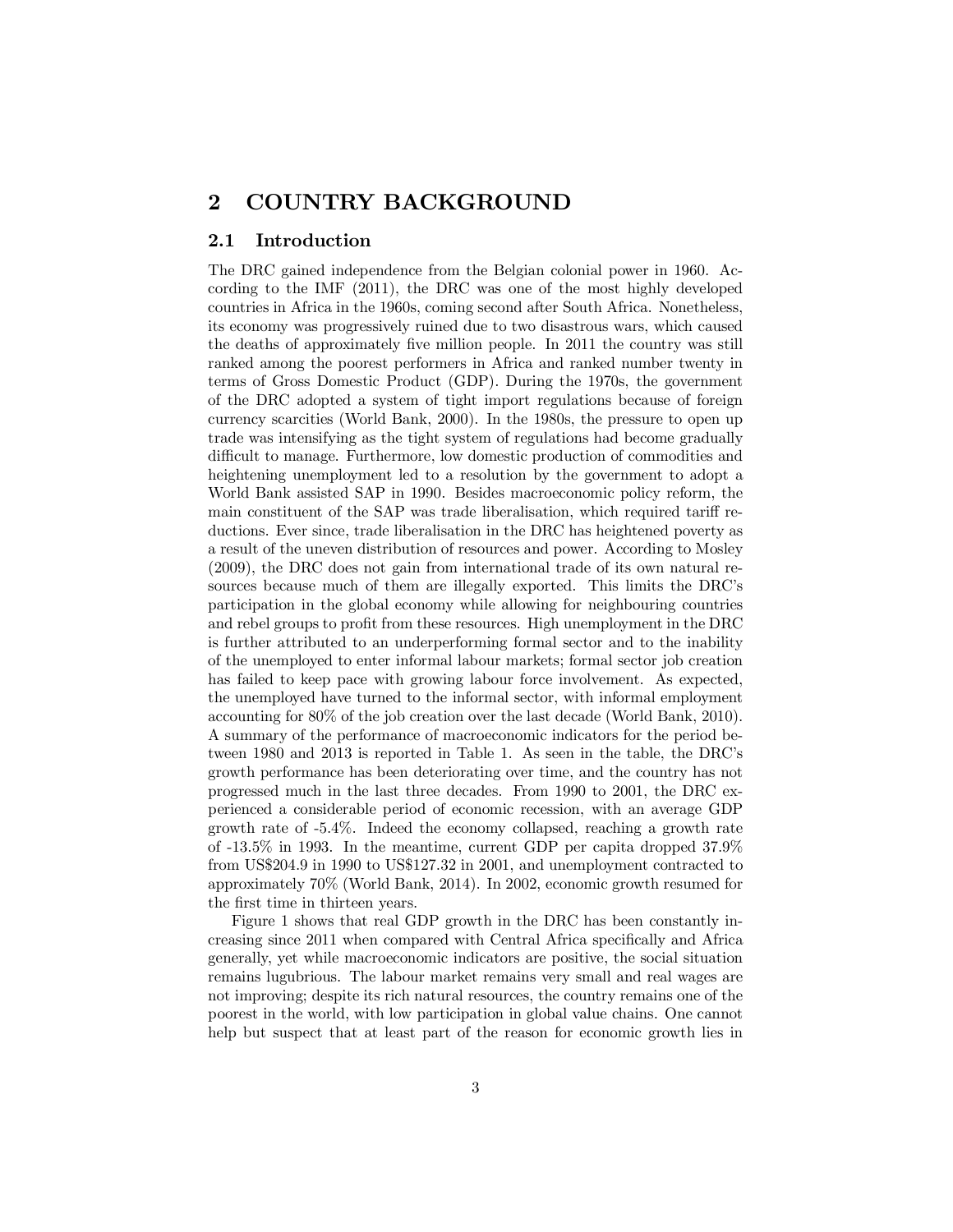the fact that high growth is driven by outside investment that could dry up, enhanced agriculture productivity and infrastructure development. Growth has also benefited from the recovery in some facets of the business environment, the development of infrastructure and strong demand. Recently, mining companies have shifted from exploration phase to production phase (World Bank, 2014).

It is important to note that agriculture output declined from the beginning of the reforms. Agriculture is the mainstay of the Congolese economy, accounting for  $47.7\%$  of GDP in 2006. The main cash crops include coffee, palm oil, rubber, cotton, sugar, tea, and cocoa. In 2008 the agriculture sector comprised 24.2% of GDP, but by the end of 2013, this had declined to 20.6%. The major drivers of economic growth in the country for the period between 2006 and 2013 were agriculture, mining, wholesale and retail trade, manufacturing and transport, as reported in Table 2. The performance of the mining sector has been stimulated by investment, demand, road construction and macroeconomic stability. The slight rising share of the manufacturing sector can be interpreted as deindustrialisation rather than simply the relative shifts in sector sizes. The other sectors which contribute little to growth are services, construction and electricity. The country is rich in natural resources; currently the country produces natural gas, lead, zinc, gold, copper, and magnesium, and has other resources not exploited to date.

### 2.2 Labour market

As indicated earlier, the labour market in the DRC is characterised by the high level of unemployment, caused by the underperforming formal sector and the ineffectiveness of the unemployed to penetrate labour markets. According to the IMF (2010), the underemployment rate is estimated at 81.7% of the population. Overall, unemployment and underemployment affect men and women proportionally, despite their level of schooling. Youth unemployment is a major concern because 28% of the unemployed are among the working population under 24 years of age. In addition, the employment rate is fairly low compared to the average rate in sub-Saharan Africa, at 63.1% (50.8% in urban areas as against 68.1% in rural areas). This situation is essentially a result of late entry into the labour market due to more years of education. Women, children and men are equally involved in the labour market (IMF, 2011), and the 1984 census revealed that wage employment accounted for approximately 30% of the total population in1984, which was estimated to be 18 million people (World Bank, 1999). The population increased to 27 million and 60.3 million in1997 and 2007 respectively. In 2009, the total labour force was 24,927,234.6 people, compared to 24,030,006.1 in 2008. In addition, in 2008 the labour force participation rate was 89.4% for males and 54.1% for females; the unemployment rate was estimated at 54.0% of the population for the year 2010. Table 3 reports that agriculture accounts for a considerable amount of wage employment in the DRC, at  $53.6\%$  (1984) and  $40\%$  (2013) of total employment, but contributed only 10% of GDP in 2006. Nonetheless, it may be of interest to point out that forestry is also a vital activity because 57% of the DRC's land area is covered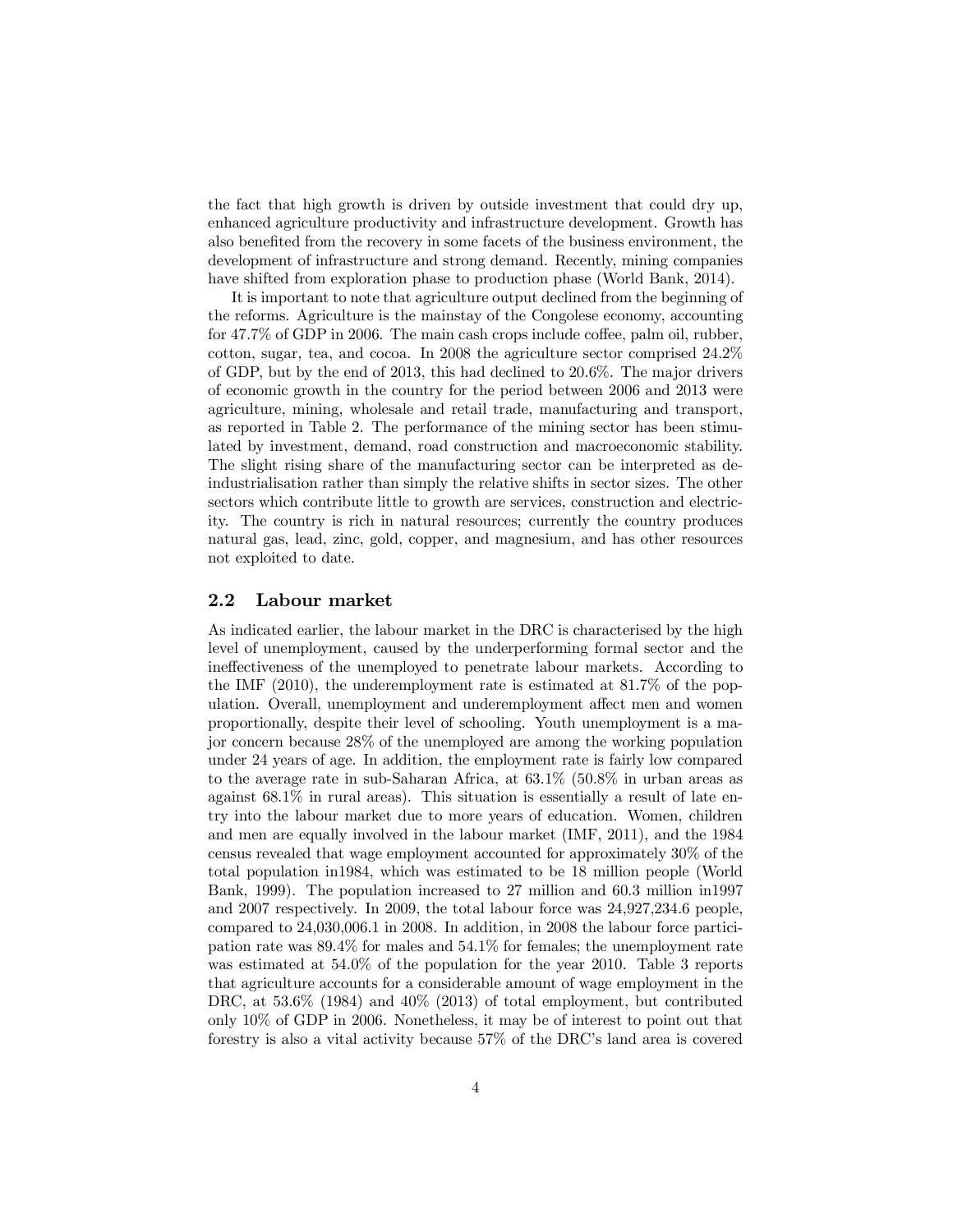by forest. In contrast, industry, including mining, accounted for an insignificant amount of wage employment of 5.3% in 2006, although contributed 54% of GDP in 1996, with petroleum and petroleum products contributing 84.6% of total export revenues (IMF, 2010).

### 2.3 Structure of tariff rates and balance of trade

During the period of trade liberalisation in the 1980s, tariffs were mostly used as a revenue raising instrument, while specific industries were protected by exchange controls and the reduction of import demand. The tariff structure adopted in 1982 was in use until 2011, although the DRC liberalised its import and exchange controls from the beginning of the 1990s. The main purpose of the new tariff structure was to lower rates and rationalise the band structures, which are summarised in Table 4. The three bands are 5%, 10% and 20%. With the new tariff structure, the DRC government intended to reduce duties on raw materials and other inputs with a view to stimulating economic growth.

Vos and Jong (2003) pointed out that one of the reasons for the failure of major global trade negotiations is that they do not lead to free trade agreements. For a vast country such as the DRC, with an inadequate and inefficient infrastructure, there has been pressure to open up new markets in neighbouring countries. For this reason, the DRC has entered into various bi-lateral trade agreements and is a member of the Southern African Development Community (SADC), the Common Market for Eastern and Southern Africa (COMESA), the Central African Economic Community (CEEAC) and the World Trade Organisation (WTO). However the DRC does not get involved in the COMESA or the SADC free trade region because its government depends heavily on tariff revenues. According to the WTO  $(2013)$ , the country's average applied tariff rate was  $12\%$  in 2008. All its tariffs are *ad valorem* and charged on a cost, insurance and freight (CIF) basis. A new value-added tax (VAT) ratio of  $16\%$ came into effect in 2012, replacing the previous consumption tax. VAT ratio was implemented in that year in order to meet the increased need for revenue by the government. The introduction of VAT should generate more revenues and appears to be more transparent than the previous consumption tax system. Nonetheless, enterprises fear that it could lead to price in‡ation. Despite the tariff structure and implementation of VAT, several taxes are collected on imported goods by different government agencies. These additional taxes paid by importers on goods and services average between 10% and 40%. Moreover, the DRC Customs Authority evaluates and collects tariffs and duties based on determined rates under the country's tariff band. On the other hand, the Import-Export Control Agency imposes a 2% tax on the CIF value of all imported goods with an excess of US\$2,500, plus an extra charge of US\$5 per ton of goods, and applies a sliding scale for imports valued less than US\$2,500. Consequently, importers of duty-free goods must also pay an *ad valorem* administrative fee of 5% (WTO, 2013).

It may be of interest to point out that complex regulations, burdensome and complex bureaucracy, inefficient customs administration and corruption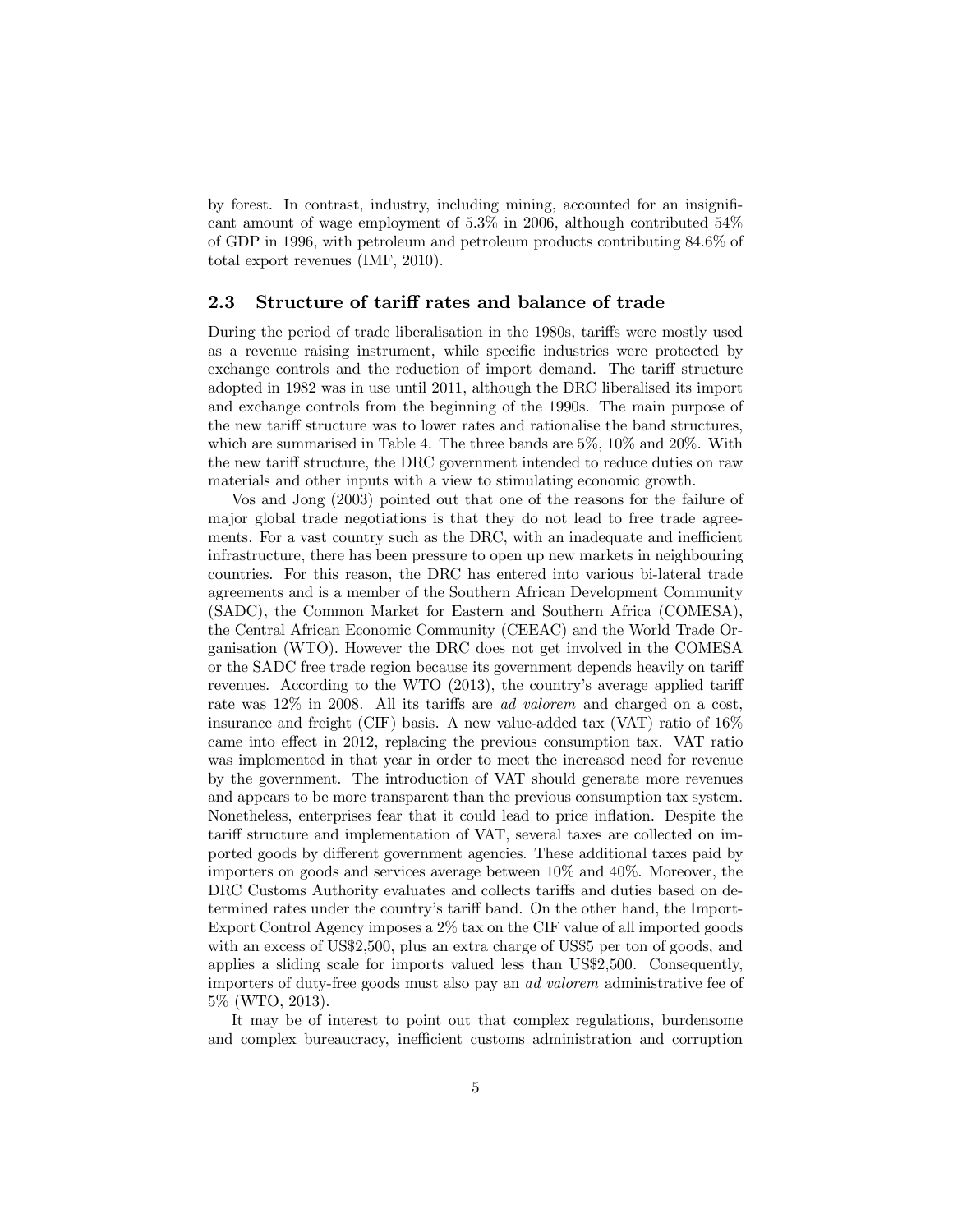add to the cost of trade, and there is substantial unrecorded trade in the DRC. According to the WTO (2010), fifteen points were deducted from the DRC's trade freedom score to account for non-tariff barriers. The weighted average tariff rate was  $11.4\%$  in 2010. Past moderation of trade constraints has been an element of concern in the DRC.

Figure 2 presents the DRC's balance of trade for the period between January 2005 and January 2014. The DRC Central Bank recorded a trade surplus of US\$101.50 million in 2013. Balance of trade averaged US\$63.30 million from 2001 until 2013, reaching a peak of US\$556.30 million in 2011 and a record low of  $-VS$578 million in 2009. The DRC's average trade surplus reflects the country's$ export of oil, diamonds, gold and other raw commodities. The DRC is a net importer of consumer goods and its main trading partners are the European Union, Belgium and France, followed by China, South Africa and the United States. As indicated earlier, there is significant unrecorded or under recorded trade in goods and services, especially in the east part of the country across the borders with Tanzania, Burundi, Rwanda, and Uganda (BCC, 2014).

Furthermore, the trade deficit worsened from  $6.6\%$  of GDP in 1998 to  $-5.6\%$ in 2006. As soon as it decreased considerably by more than US\$468 million, the shadow balance mounted at more than US\$355 million in deficit. The profits balance likewise indicated a loss accumulated to US\$293.7 million (IMF, 2011). For instance, the DRC was ranked the 136th export market for goods from the United States of America (US) in 2011. US goods exports in 2011 were US\$166 million, up 78.3% from the previous year. Consequently, its imports from the DRC were US\$606 million, up 14.8%. The US goods trade deficit with the DRC was US\$439 million in 2011, up US\$5 million from 2010. Its stock of US foreign direct investment (FDI) in the DRC was US\$129 million in 2010, down from US\$169 million in 2009 (WTO, 2013). In addition, the DRC's trade integration ratio was 45.9% during the 1990s compared to 92.8% in 2007—higher than the Sub Saharan African (SSA) countries (88.4%) and low-income groups' (80.1%) averages. With an absorption index of 38.4, the DRC's export base seems relatively varied, but nevertheless remains subjugated by primary commodities. The DRC's major products exports are nonferrous ores, diamonds, coffee, and crude oils. A prominent example is that services accounted for only 7.1% of total exports in 2007. The country's main imports are mining, machinery, transport equipment, and food products.

# 3 RELEVANT LITERATURE REVIEW

According to Wiley (2012), tariffs and duties imposed by countries to generate revenues and protect selected industries make cross-border trade less desirable; they shelter domestic producers and restrict consumers to local supplies. Scores of the benefits of increased trade, such as major choice, lower prices and stronger economic growth, could be realised even if tariffs were reduced unilaterally. Compared to lowering non-tariff barriers, it would be much easier for countries to cut tariffs and duties. Countries can easily boost trade by reducing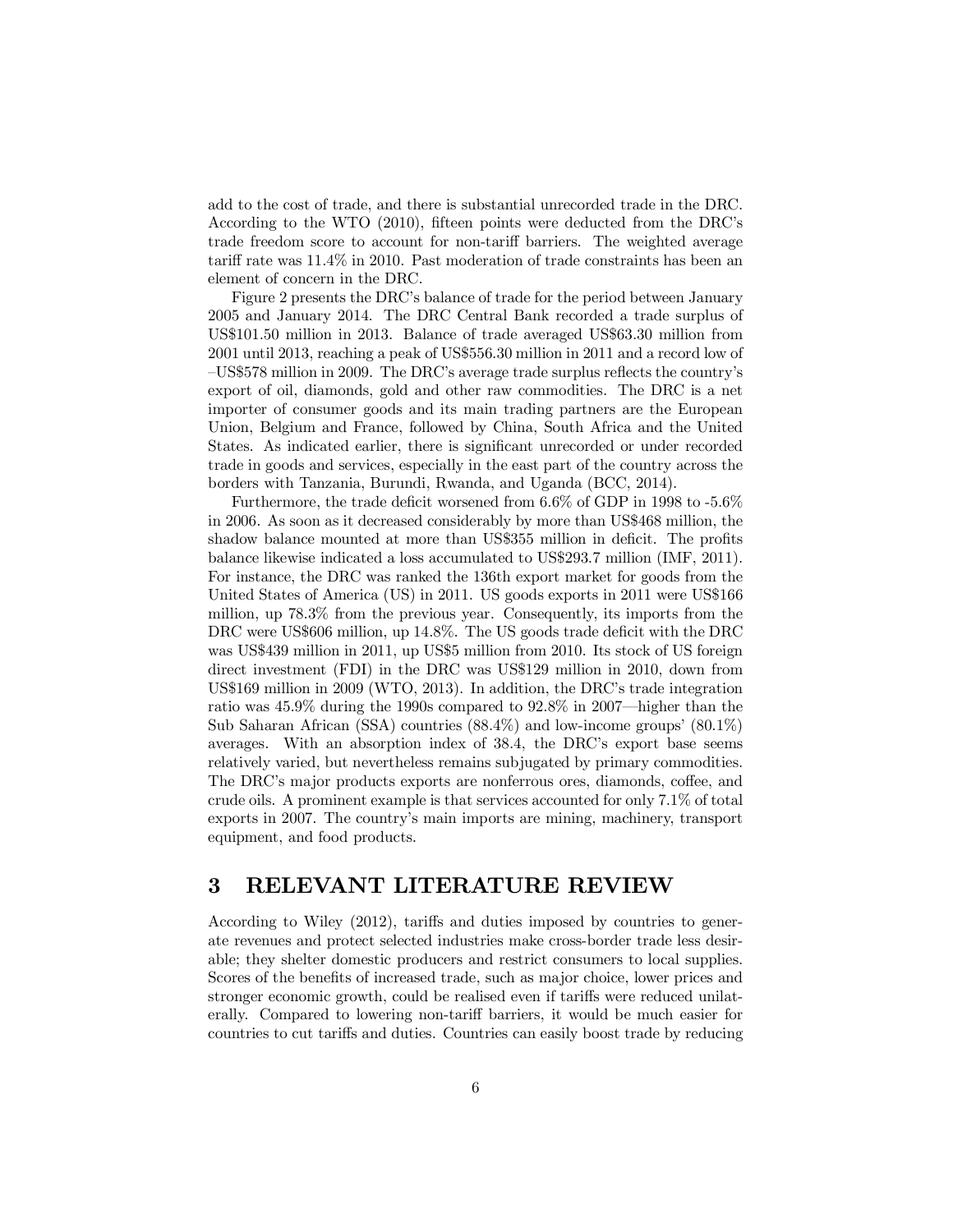tariffs, thereby raising incomes and tax revenues. They can also attract foreign investment by reducing business and labour regulations, increasing transparency and accountability, and speeding up border traffic. In addition stronger trade links between countries promote peace, as trading nations that are economically dependent on each other are less likely to dispute and more likely to grow.

Tariffs and subsidies in the developed world are typically much lower than those in the developing world. The ability to import less expensive raw materials for use by an emerging industrial sector would boost the cost competitiveness of both domestic sales and exports (World Bank, 2001). According to the United Nations Conference on Trade and Development, Africa's share of world trade was tiny—only 3% in 2009. Intra-African trade made up only 10% of total African trade. This stands in stark contrast to 22% between developing countries in South America, and 50% between those in Asia (World Bank, 2013). Because of regional alliances, countries have been obligated to make trade easier by removing tariffs and other barriers to trade. Progress in removing tariffs has had some success in Africa, for instance SADC implemented a free-trade agreement in 2008, removing tariffs on  $85\%$  of goods traded between member states. Yet non-tariff barriers are even worse obstacles to greater African trade. Losses incurred by businesses and governments due to delays, complex documentation requirements and unpredictable procedures at borders caused higher costs than tariffs in  $2010$  (WTO,  $2012$ ).

Numerous theories have been formulated to explain the impact of trade liberalisation on employment, productivity growth, export performance and poverty. The traditional theory postulates that reducing import and export impediments can improve welfare due to specialisation gains and consumption gains. However, this theoretical framework requires that the assumption of perfect competition holds in addition to the absence of other market imperfections such as externalities, public goods or uncertainty. This is a condition that is unlikely to hold, particularly in developing countries. In such a situation, a second best alternative could be to restrict trade. The new trade theory relaxes the restrictive assumptions of perfect competition and the absence of market failures which underlie the traditional theory (Krugman, 1996; Klodt, 1986). Under imperfect competition setting, restriction on trade may improve welfare. The neoclassical growth theory predicts that trade liberalisation will increase the long run per capita income, but not the long run growth rate. In a sense it predicts that the impact of trade liberalisation on productivity growth is short lived (Slow, 1956; Barros, 19992; Swan, 1996). Endogenous growth models, however, are able to explain the long term impact of trade liberalisation on growth in terms of endogenous technical progress and positive externalities linked to constant, or even increasing, returns of diminishing returns of the accumulated factors (Romer,  $1986: 1997$ ). Positive externalities lead to the result that once-off improvements in efficiency can cause a permanent increase in growth rate of output (World Bank, 1997). However, under endogenous growth theory, trade liberalisation can also lower output in instances where a country has a comparative disadvantage in innovation and imitation. Bhattacharja (2000) has extended the Mankiew and Whinston model to an open economy, allowing for exit and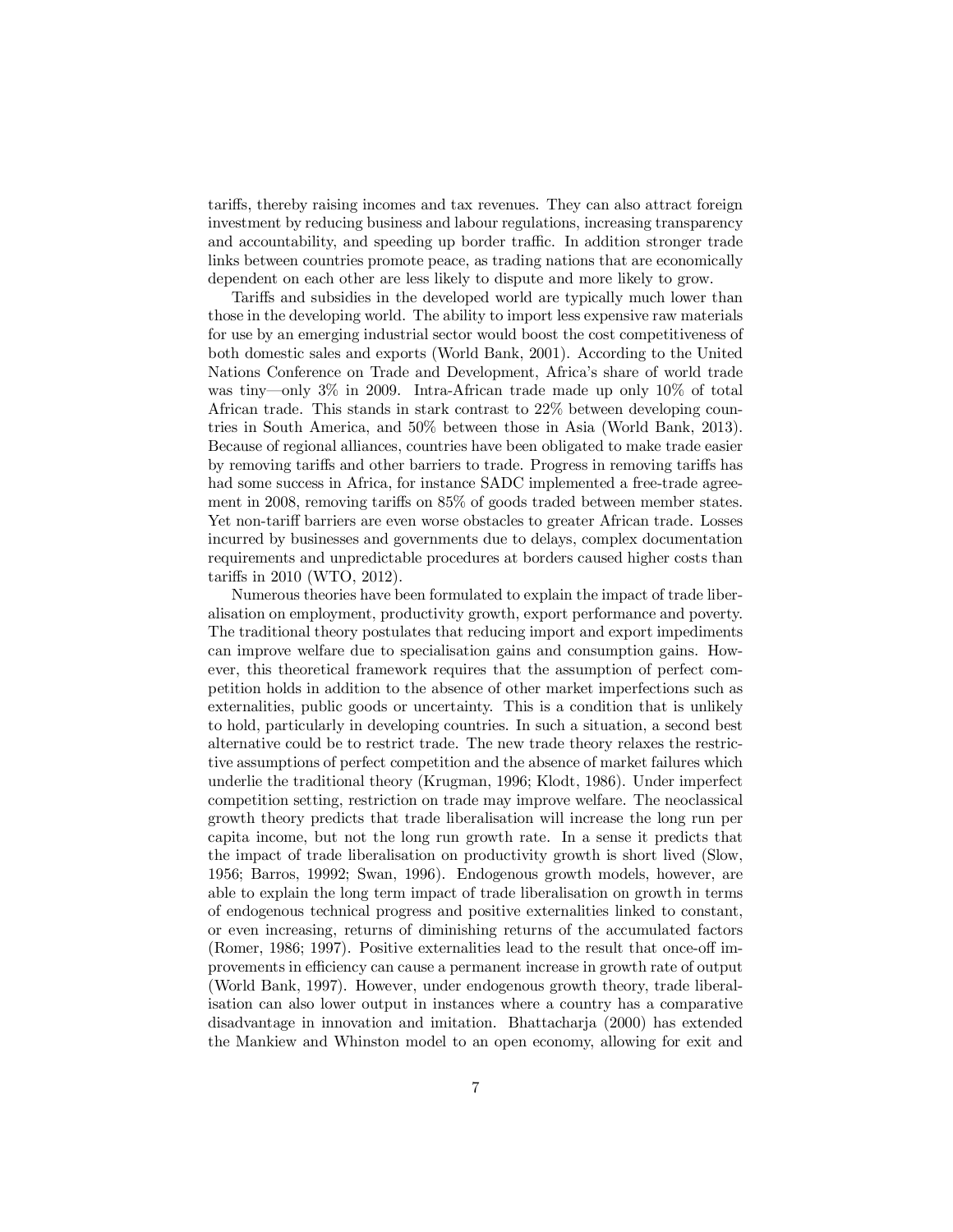entry and the possibility of a divergence between social and private costs to cast doubts on the view that trade liberalisation promotes welfare. In fact one of his concluding remarks is that tariffs are superior to free trade. Similar results are obtained from the Dixit and Pindyck (1994) model reviewed in his paper.

Edwards (2001) used input-output analysis and showed that trade liberalisation has a positive effect on output growth with respect to South Africa. Although the opening of trade leads to a loss in domestic production, these are outweighed by exports. These findings were contradicted by Arias  $(2003)$ , however. In his paper he considers both trade induced factors and localised endogenous growth factors, and defines the latter as the effect of the location of a particular urban manufacturing on Northern Mexico border close to where the markets are located. Using pooled data for the periods between 1975-1985 and 1985– 1993, he applied panel data analysis and concluded that economic activity of manufacturing centres in the largest cities did not experience a fall in productivity growth as firms relocated to the North where there was better access to foreign markets. Based on this he concludes that the North American Free Trade Agreement (NAFTA) did not promote a higher rate of productivity growth. The importance of exports in fuelling economic growth is contradicted by the findings of Ruiz-Napoles (2001) with respect to Mexico, who also used input output analysis to study the impact of exports in the production in Mexico. The findings suggest that the impact of exports on domestic production is insignificant and is offset by imports induced by exports. He also notes that the negative balance in the manufacturing sector has been growing independent of the exchange rate policy, due to an increase in inputs simulated by the opening up of trade.

Santos Paulino (2002) estimated the impact of trade liberalisation on export growth in developing countries using dynamic panel data, where he considered the removal of export duties. The econometric analysis also entailed the use of dummy variables to measure before and after trade liberalisation. He concludes that export duties as an indicator of trade distortions only negatively affects export growth marginally. On the other hand, trade openness has a strong positive impact on export performance. Furthermore, that liberalisation makes little difference to the sensitivity of exports to real exchange rate changes. Moreover, external demand has a strong positive effect on export growth, and that there is evidence that trade openness increases the sensitivity of exports to income changes.

Using micro simulations, Ianchovichina *et al*. (2002) measured the extent to which CGE models map factor income to different types of households with view to analyze different policy changes in several developing nations. Starting all tariffs at zero, the results shows a decline in most prices of various goods. Although return to labour capital increased that of land and natural resources declined. Demand increased in sectors where price level fell. Although average income increased skilled labour wages increased compared to the unskilled. Fall in price benefits the poor who in turn increase their consumption level. The simulation results also show that the incidence of poverty increased marginally.

Litchfield *et al.* (2003) used a conceptual framework which linked trade lib-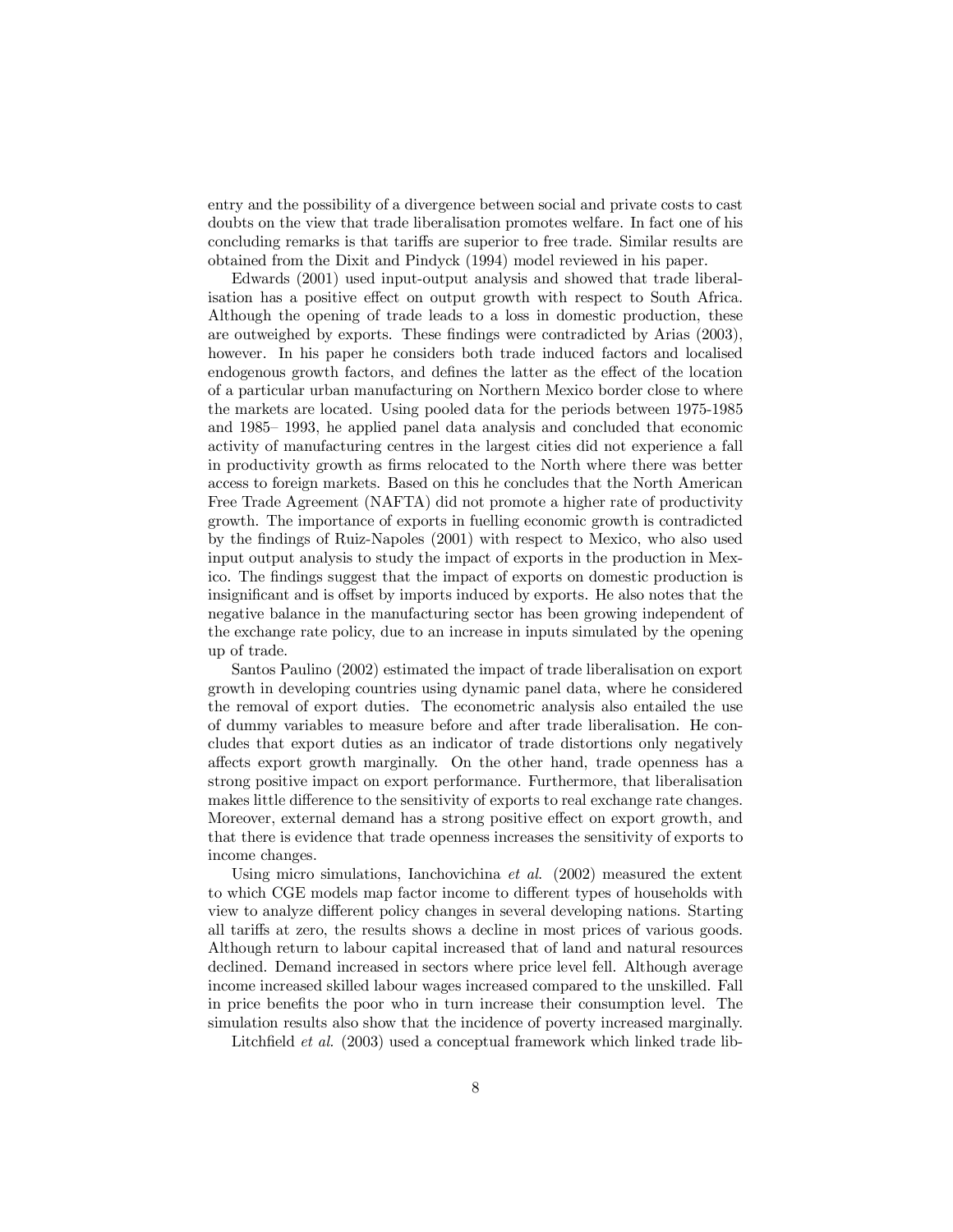eralisation to poverty, and exploits detailed household survey data for more than one period to examine the impact of agriculture and other trade liberalisation in Vietnam, China and Zambia. He employed two key mechanisms from trade to household living standards identified as price changes, and wage distribution between skilled and unskilled labour and employment level. In the case of Vietnam the analysis shows that the incidence of poverty declined. As export levels increased, in certain sectors export prices also increased and fell in others such as fertilizers. In this case trade liberalisation was effective.

Regarding the DRC, the important structural change over the past two decades has been the progressive dismantling of tariff and non-tariff barriers that have sustained the manufacturing sector. Reducing tariffs can lead to a re-allocation of resources from import-competing to export sectors. Greenaway and Milner (1986) indicate that tariff reductions can serve as an influential instrument in enhancing intra-industry trade. Chitiga-Mabugu (2001) pointed out that during structural changes, various policies that include trade liberalisation have been implemented simultaneously in most developing countries. Consequently, trade reforms in the form of trade liberalisation are assumed to have led to increased unemployment and heightened poverty. Before we delve too far into an argument supporting tariff reductions, these findings have been applied in some cases to argue against specific policies incorporated in a reform package, along with trade liberalisation. Nonetheless, classical economic theory affirms that unemployment should drop following a liberalised trade system because remuneration of the unskilled labour increases proportionally to that of the capital and skilled labour in developing countries (Stifel *et al*., 2003). Although Rajan and Bird (2002) mention a valid stimulating factor associated with increasing efficiency, they argue that trade liberalisation should improve growth and possibly reduce poverty. It is therefore imperative to test if it is trade liberalisation or other policies that influence the heightened poverty and unemployment characteristic of structural change phases. There are various means through which trade liberalisation influences incomes and poverty, yet Winters (2000) and Reimer (2002) indicate that the linkages between trade and poverty depend on factors such as the price, income, and availability of goods; changes in terms of trade; and government transfers a¤ected by variations in revenue from trade taxes.

Davies and Thurlow (2011) point out that trade liberalisation adjusts the structure of the informal sector by shrinking product market capacity for informal entrepreneurs, providing opportunities for informal traders, and stimulating informal entrepreneurs to look for available jobs in the formal sector. Despite new employment opportunities in the formal sector, trade liberalisation has an adverse impact on the informal sector because it decreases employment in the country. This is supported by Bhorat (1999) and Edwards (2001), who found that trade liberalisation decreased industrial employment, although only marginally. Beyond their policy implications, this highlights the need for policies to support further employment creation and raise incomes among poor households.

Yet some researchers disagree about the existence of the relationship between trade liberalisation and poverty (Rajan and Bird, 2002; Rattsø and Torvik,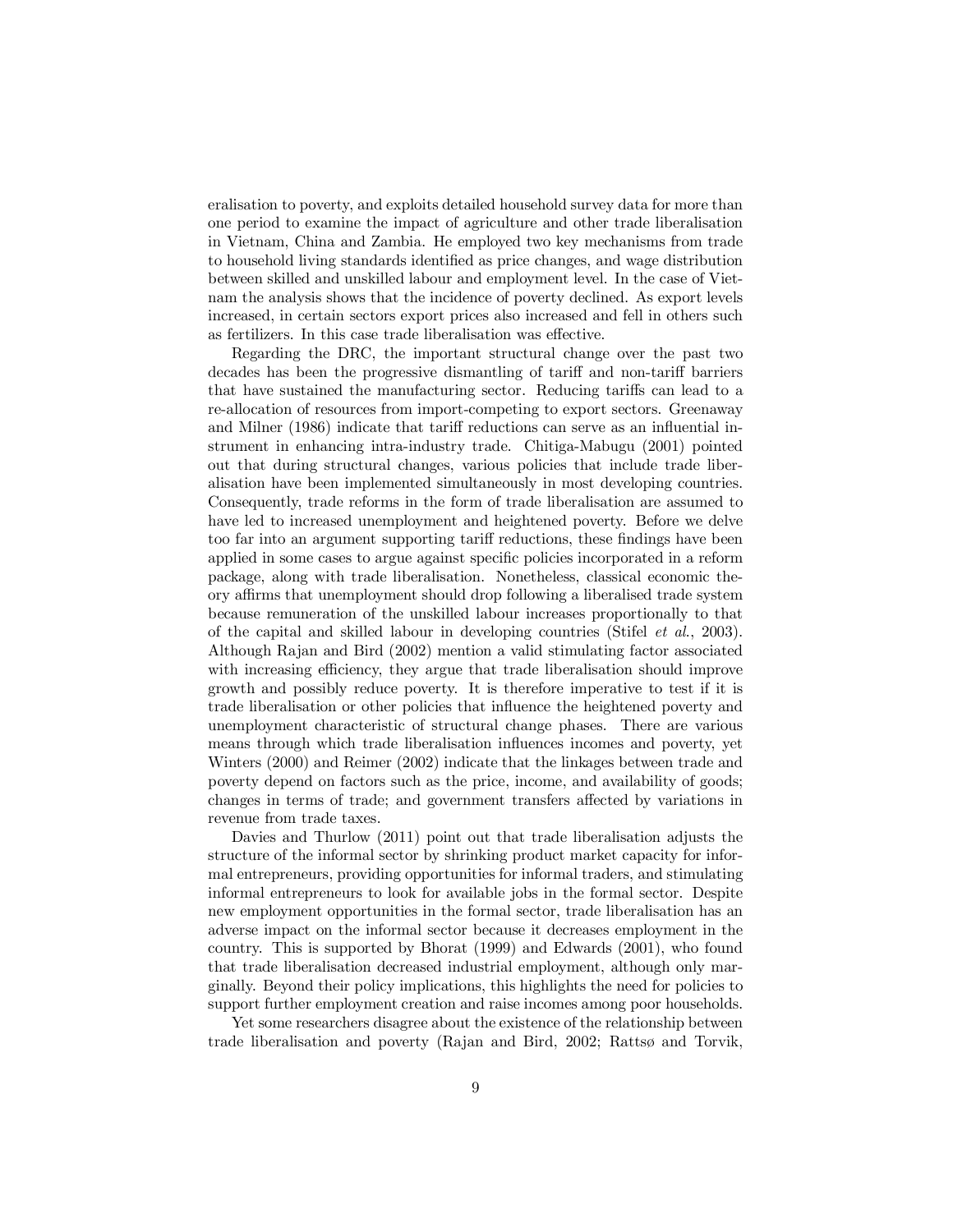1998). They argue that assessing various linkages in one study is huge task, because the results of previous studies have hidden sharply divergent outcomes with no strong evidence that trade liberalisation will increase poverty or that the poor will definitely benefit from it. A CGE model has been used widely to empirically assess the effect of trade liberalisation in some countries. This model has the advantage of capturing linkages in labour markets, various economic actors and the rest of the world.

In this paper we developed a CGE model with a specific database composed of a 2007 SAM, which incorporated the formal and informal sectors. The main reason for this was that we did not find any previous research reports indicating the existence of linkages between the formal and informal sectors in the DRC, and limited studies on trade liberalisation in CGE models have been done in the DRC. Ngeleza and Muhammad (2009) studied the free trade agreement involving the Monetary Community of Central Africa and the European Union, and found that the DRC's trade agreements need to be harmonised and be in line with a trade partner's bilateral agreement. Their research did not focus on tariff reduction and competition in product markets in the formal and informal sectors. These shortcomings are directly addressed in this paper. Nonetheless, similar types of study were conducted in South Africa by Davies and Thurlow (2011) and Chitiga-Mabugu (2007). The Davies *et al*. (2011) CGE static model included the economy wide linkages between the formal and informal economies, while accounting for different types of informal activities. Their findings indicate that trade liberalisation reduces national employment, while at the same time increasing formal employment, hurting informal producers, and favouring informal traders who benefit from lower import prices. On the other hand, Chitiga-Mabugu  $(2007)$  investigated the short and long term effects of trade liberalisation using a dynamic micro simulation computable general equilibrium method. Their findings indicate that a complete tariff removal on imports has negative welfare and poverty reduction impacts in the short run, which turns positive in the long run due to the accumulation e¤ects. Our paper assesses a policy of trade liberalisation, which implies a reduction of tariff rates to a lower uniform rate and the removal of foreign exchange controls. Our model, as with most of these models, can only provide results pertaining to average changes in income distribution after policy shocks.

# 4 MODEL DESCRIPTION

Previous CGE models (Pagan and Shannon, 1985; 1987; Wigle, 1991; Harrison and Vinod, 1992; Harrison, Jones, Kimbell and Wigle, 1992; DeVuyst and Preckel, 1997; Horridge, 2005; Logfrem, 2001) required a database, a description of the solution procedure, a brief description of the data, and software such as the General Equilibrium Model Package (GEMPACK) or the General Algebraic Modelling System (GAMS). Most of these models focussed on the values of exogenously assigned elasticity parameters, while the calibrated parameters – those that are obtained from combining elasticity information with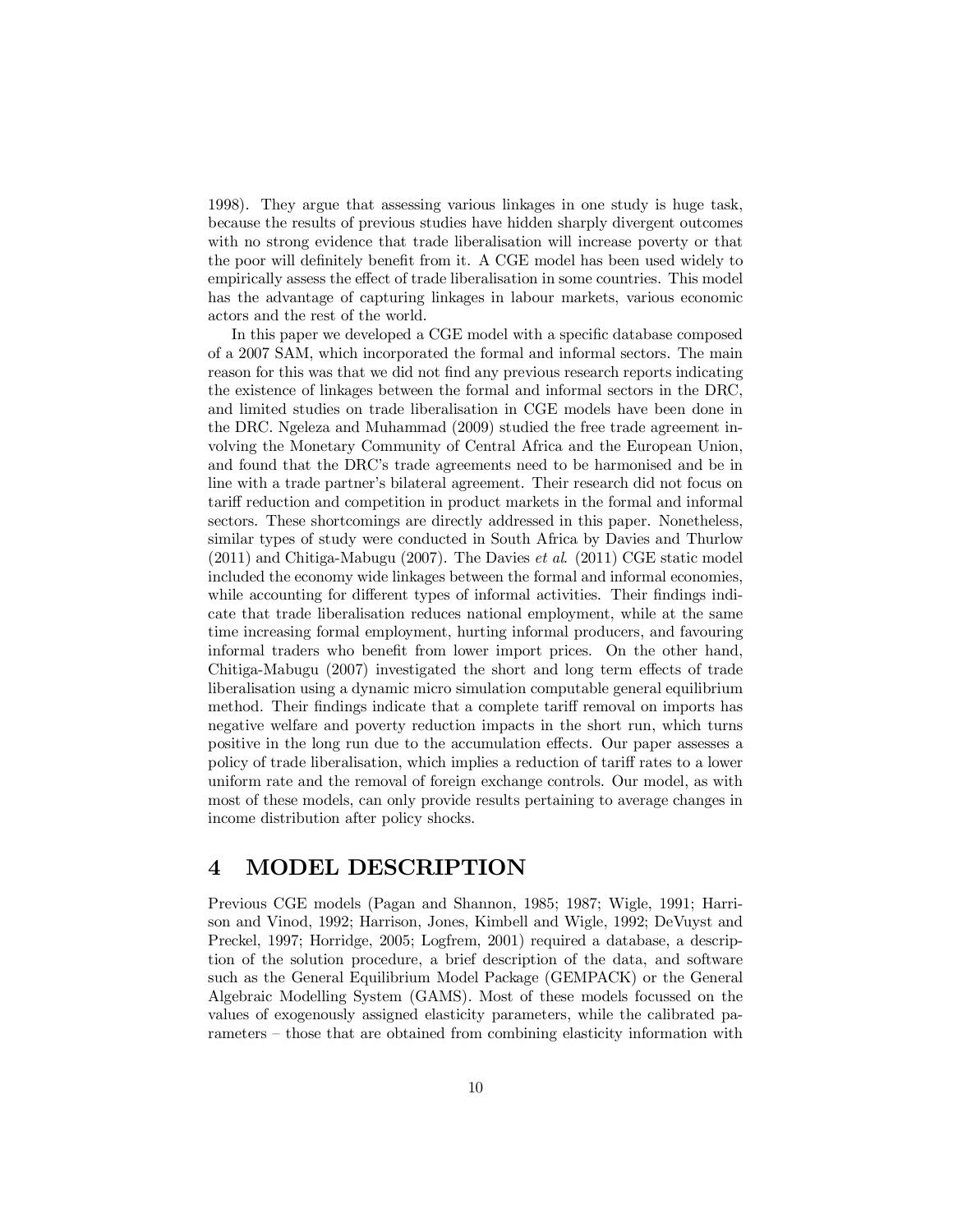flow or stock data – have been essentially problematic to assess. We followed the technique used by Horridge (2005) and we used GEMPACK to construct a DRC Formal-Informal Model (DRCFIM) because of the considerable uncertainty surrounding the data used for calibration of parameter values. This uncertainty arises through measurement error and is amplified by the consistency adjustments made to the data so that they meet the equilibrium conditions of the model. We solved the uncertainty by using the neoclassical modelling tradition that was originally presented in Dixon *et al.* (1977). This framework has been extended to allow for several new features, such as the home consumption of non-marketed goods, the explicit treatment of transaction costs, and the ability of producers to produce more than a single commodity. Given that this paper offers a direct application of this generic model to the DRC context, the particularity of the DRCFIM is that it is a multi-sectoral CGE model that depicts the reflected structure of the DRC's formal and informal sectors, along with a diversity of linkages between various economic agents such as government, investors, traders and enterprises. This model is a system of equations that depicts the performance of the DRC economy, encompassing all major industry groups, markets and institutions. As indicated earlier, it is a comparative-static model by all accounts. Besides using its own core database, the DRCFIM is based on the 2007-SAM, which reconciles a wide variety of data sources such as national accounts, household surveys, and labour force surveys. The SAM consists of comprehensive data on demand and supply for 15 activities or commodities in both the formal and informal sectors. The labour component was divided between the formal and informal sector. Four labour groups were specifically identified in each of the formal and informal sectors, namely:  $(1)$ subsistence factor, (2) child labour, (3) female adult labour, and (4) male adult labour. The household sector of SAM was disaggregated according to income into rural and urban areas with four groups in both the formal and informal sectors, i.e. (1) rural poor households, (2) rural non poor households, (3) urban poor households, and (4) urban non poor households. The land component was also divided between the formal and informal sectors.

Further information provided by this particular economy-wide database relates to the differentiation between formal and informal economies in the areas of production, trade and incomes. Household consumption demand was divided into demand for formal and informal goods, using specified informal market consumption shares from the Household Survey (BCC, 2008). The model has a theoretical composition which is typical of a static model, and is comprised of equations portraying periodical equations such as producers' demands for produced inputs and primary factors, producers' supplies of commodities, demands for inputs to capital formation, household demands, export demands, government demands, the relationship of basic values to production costs and to purchasers' prices, market-clearing conditions for commodities and primary factors, and numerous macroeconomic variables and price indices. The database absorption matrix distinguishes the following economic agents:

- (1) Local producers composed of various industries;
- (2) Investors from various industries;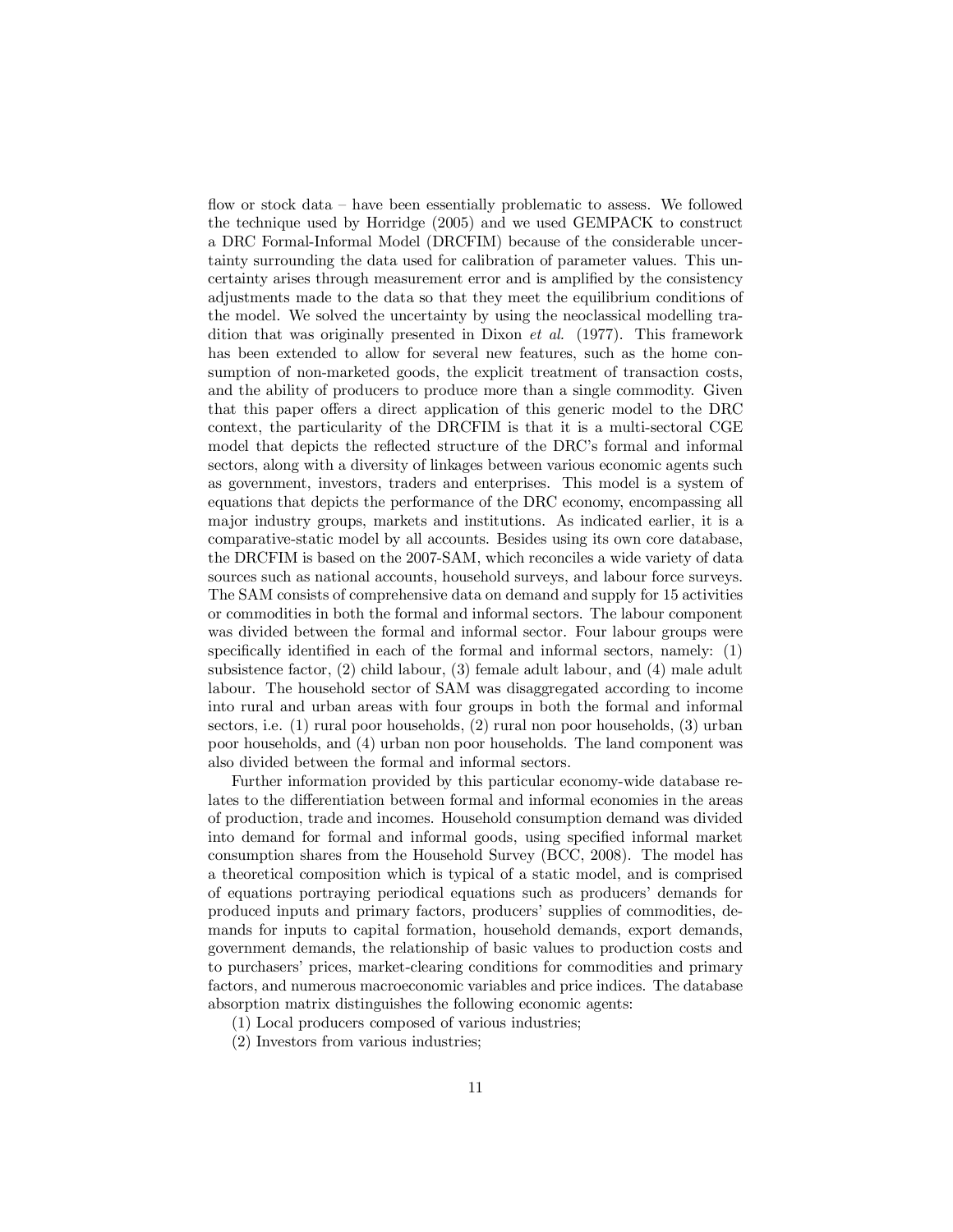- (3) One typical agent household;
- (4) A comprehensive foreign purchaser of exports; and
- (5) An 'other' demand type, generally equivalent to government.

As far as the modelling of different economic agents is concerned, one must take into account the relationship between commodities and activities. The database makes provision for two kinds of transactions on a sectoral level, namely the purchase of intermediate and primary inputs on the one side, and the supply of intermediate and final outputs on the other.

As described by Horridge (2005), the production structure of the model allows each industry to produce a number of commodities and make use of local and imported commodities, labour of different kinds, capital, and land as inputs. There is a distinction between the commodities selected for exports and those for local consumption. The production function is constrained to a system of nests based on particular assumptions. Figure 3 illustrates that the Leontief production function is used to combine commodity composites, primary factor composites and 'other costs'. In this respect, the commodity composite is basically an intermediate input represented as a constant elasticity of substitution (CES) function of a domestic good and the corresponding imported good. The primary-factor composite is a CES aggregation of land, capital and composite labour. In fact, formal and informal sectors consider this to be a general production system, but input shares and behavioural factors can differ between industries.

As mentioned above, the production function includes commodity composites, primary-factor composites and 'other costs', which are linked using a Leontief production function. Thus a proportional input is demanded for every single category of the intermediate, primary and other costs (Horridge, 2005).

As for the household, the structure of its demand indicates that commodity composites can be combined according to the Klein-Rubin utility function instead of the Leontief function, which leads to the linear expenditure system (LES). The outflow on every single product is a linear function of prices and expenditure.

The modeling of export demands is done through the subdivision of commodities into two categories. The first category consists of *conventional* exports composed of primary products, while the second category consists of *non-conventional* exports. The largest share of total output for most commodities goes to conventional exports, while the smallest share is total output for *non-conventional* export commodities. In this model, we exogenise the commodity composition of aggregate *non-conventional* exports by considering *non-conventional* exports as a Leontief aggregate.

The model contains numerous variables associated with every flow of goods and services between industries and final users. These variables are endogenous and exogenous. DRCFIM's detail related to both endogenous and exogenous variables is used to address the considerable number of questions of relevance with the formal and informal sectors.

Previous studies show that the shock in import prices has been used to analyse the effects of tariff reduction (Davies and Thurlow, 2011; Chitiga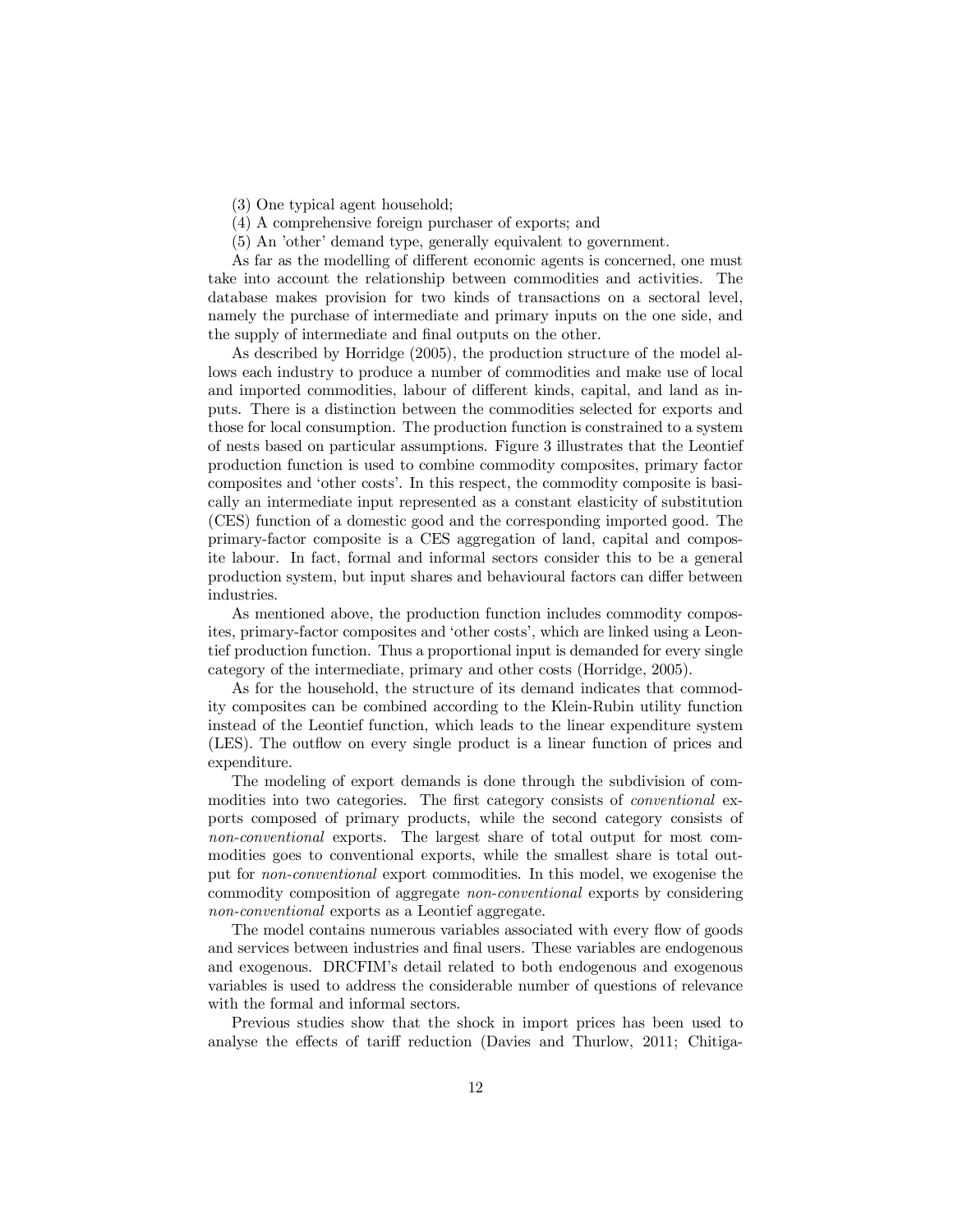Mabugu, 2007). In this respect, we assess the effects of tariff reduction in the DRC by reducing import prices by 5% across all industries. Although Mai  $(2003)$  used the same percentage to analyse the tariff reduction in China, we could not find any previous study related to tariff reduction in the DRC. For this reason we applied a small tariff reduction based on the realities of the country, and the required impact is in line with the DRC's tariff composition. A 5% reduction in import prices can be used as a basis for developing 'what if' scenarios for the economy as part of designing and implementing trade liberalisation policies. We allowed the import price to decrease by shocking the variable "pImp" (import price) in the model. This variable is declared exogenous in our command file because in ordinary simulations the price variable is endogenous, and cannot therefore be shocked when the specific hypothesis that needs to be tested within a simulation is not appropriately specified in the closure. We solve the problem by imposing the import price on all imports from the rest of world uniformly across all industries. Moreover, it should be noted that the equations are in percentage changes form. The equations calculating the tariff reduction in the DRCFIM model are presented below:

$$
E\_xImp(all, e, IMP)(all, i, IND)
$$
  
\n
$$
xImp(e, i) = xIMP\_e(i) - CESM(i) * [pImp(e, i) - pImp\_e(i)]
$$
\n(1)

$$
E\_wImp_e(all, i, IND)
$$
  
\n
$$
ID01[VIMP(i)] * wImp_e(i) = sum\{e, IMP, SAM(e, i)
$$
  
\n
$$
*[pImp(e, i) + xImp(e, i)]\}
$$
\n(2)

$$
E\_pImp_e(all, i, IND) wIMmp_e(i) = pImp_e(i) + xImp_e(i)
$$
 (3)

Where

 $xImp(ei)$  is the firm demand for imports

pImp(ei) is the import prices

CESM(i) is the constant elasticity of substitution between ROW and ROD imports

pImp\_e(i) is the price import composite  $xImp$   $e(i)$  is the quantity import composite wImp  $e(i)$  is the expenditure on imports

• Equation (1) represents the trade liberalisation for industry  $i$ . It is determined by the quantity import composite less the multiplication of the constant elasticity of substitution between Rest of the World (ROW) and imports, with the differential obtained from subtracting the price import composite from the real import prices.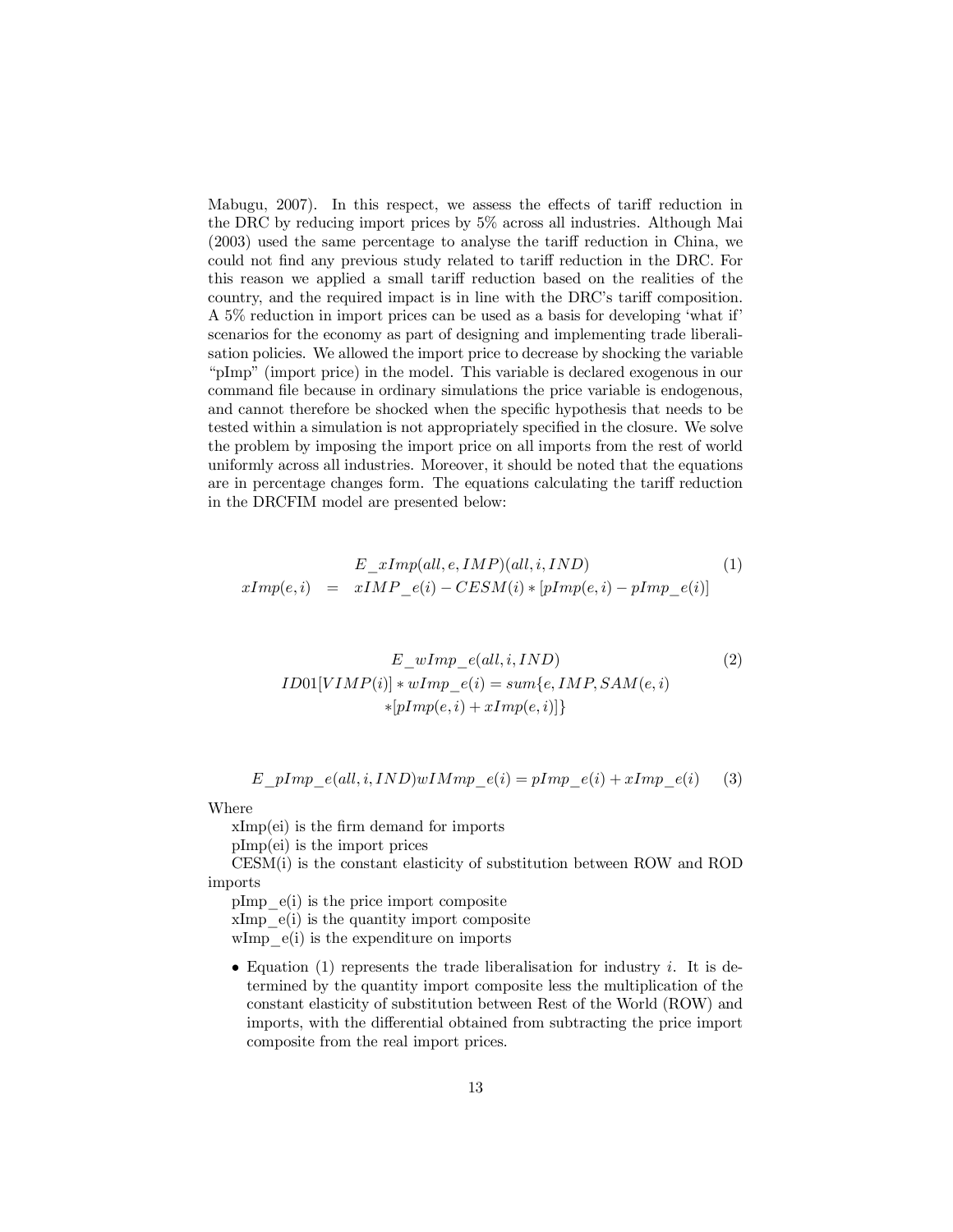- $\bullet$  Equation (2) represents the expenditure on imports. It includes the sum of import prices with the firm demand for imports multiplied by the firm import cost.
- $\bullet$  Equation (3) represents the impact of the import prices. It considers the sum of the price import composite with the quantity import composite.

In our model, commodities destined for export are distinguished from those for local use. The multi-input and output production specification is kept manageable by a separability assumption. The assumption of *input-output separability* implies that the generalised production function for some industry represents an index of industry activity. According to the World Bank (2010), the DRC-applied simple and import weighted tariff averages are classified in the same category as the low-income country group means. Therefore, tariffs remain a dominant tool through which government can considerably influence global trade and product market incorporation, although they are not essentially the primary obstacle to economic incorporation. In addition, tariffs constrain imports and create a wedge between local and foreign prices.

#### 4.0.1 Closure and shock

Within modelling methodology, the assumptions about exogenous and endogenous variables are known as 'model closure'. We established a suitable closure with a view to testing the effect of tariff reduction in the DRC economy. Many closures can be used for different purposes, and there is no unique natural or correct closure. Nonetheless, the hypothesis of testing the impact of a tariff reduction in the DRC economy was performed within a short and long run setting. The main reason for using a short run closure is that a number of sector studies find that trade liberalisation reduces industrial employment, albeit only slightly (Bhorat, 1999; Edwards, 2001).

#### 4.0.2 Short run closure

Figure 4 below illustrates the main assumptions highlighting the relations between endogenous (oval) and exogenous (rectangular) macroeconomic variables in the model's short run closure. With the closure denoted in Figure 4, it was assumed that there were more variables than equations. Thus, to close the model, we chose which variables must be exogenous or endogenous. The exogenous variables were set while the endogenous variables are explained by the model. The number of endogenous variables must equal the number of equations.

On the national expenditure side, real household consumption, real aggregate investment, and real government consumption are exogenous. The trade balance is endogenous. Technological change variables and all tax rates are exogenous to the model. Furthermore, land, capital and imports are in elastic supply at fixed prices.

On the income side, GDP is obtained from labour, primary-factor efficiency, capital stocks and land. In a short run simulation we hold capital stocks fixed.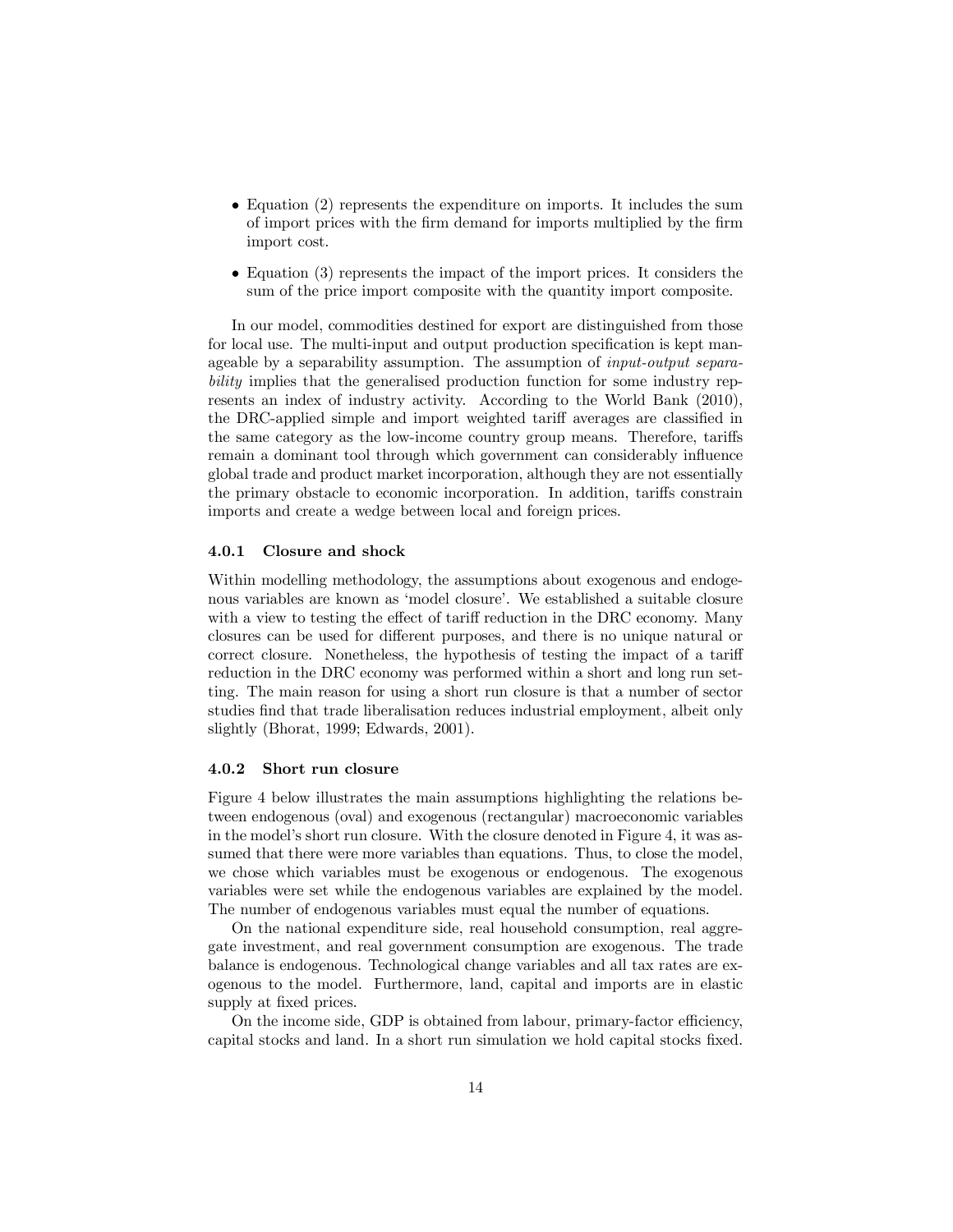The idea is that capital stocks take some time to install - too long for them to be affected, in the short run, by the shocks. Short run closures often also allow for rigidities in the labour market: in this case by holding real wages fixed. The length of the 'short' run is not explicit, but is usually thought to be between one and three years. Constant real wages in the short run closure determine employment. The model allows the land to adjust and also allocates fixed investment following endogenously determined rates of return (ROR).

Horidge (2005) described the role of variables in the short run closure. The equations and variables in the model refer implicitly to the economy at some future time period. For instance Figure 5 illustrates the values of employment variable against time. A is the level of employment in the initial period and B is the level which it would reach in  $T$  years' time if a policy related to tariff reduction is not implemented. With the tariff shock employment would reach C, all other factors being equal. In a comparative-static simulation, our model might generate the percentage change in employment  $100(C-B)/B$ , showing how employment *in period* T would be affected by the tariff shock only.

The effect of tariff reduction is better assessed through shocking the appropriate variable in the model. Usually there are no definite formulas for establishing the level of the shock and interpreting macroeconomic results, although one explanation can be provided to justify the choice of the shock  $(5\%)$ . It is essentially important to set the boundary within the scenario context and to identify the kind of variables, especially those which are affected by the shock, to provide realistic results from the simulation. Thus the government can provide a policy on trade liberalisation based on the effects of tariff reduction. In the command file, we perform the shock by setting "pImp  $($ "ImpROW", IND)"  $=$  uniform  $-5$ ". As indicated earlier, the 'pImp' represents the import price variable for industry, "ind". The *"ImpROW"* is the import from the rest of the world and "-5" means that import price from the rest of the world is reduced uniformly across industries.

#### 4.1 Long run closure

In the long run closure, capital stocks are free to adjust in such a way that fixed rates of return are sustained. An open capital market is implicitly assumed, since there is no link between capital formation and domestic saving. Standard modelling assumptions indicate that real wage rates adjust to keep employment fixed in the long run. This means that the tariff reduction has no long run effect in aggregate employment. Any long run changes in the labour market are revealed as changes in real wage rates rather than as changes in employment. This would be consistent with the idea that both the labour force and the rate of unemployment are, in the long run, determined by mechanisms outside of the model.

Household and government expenditure move together to accommodate a balance of trade as a fraction of GDP which is fixed. This means that in the long run, the rest of the world might be hesitant to sponsor a bigger trade deficit. Aggregate investment follows the aggregate capital stock (Horridge,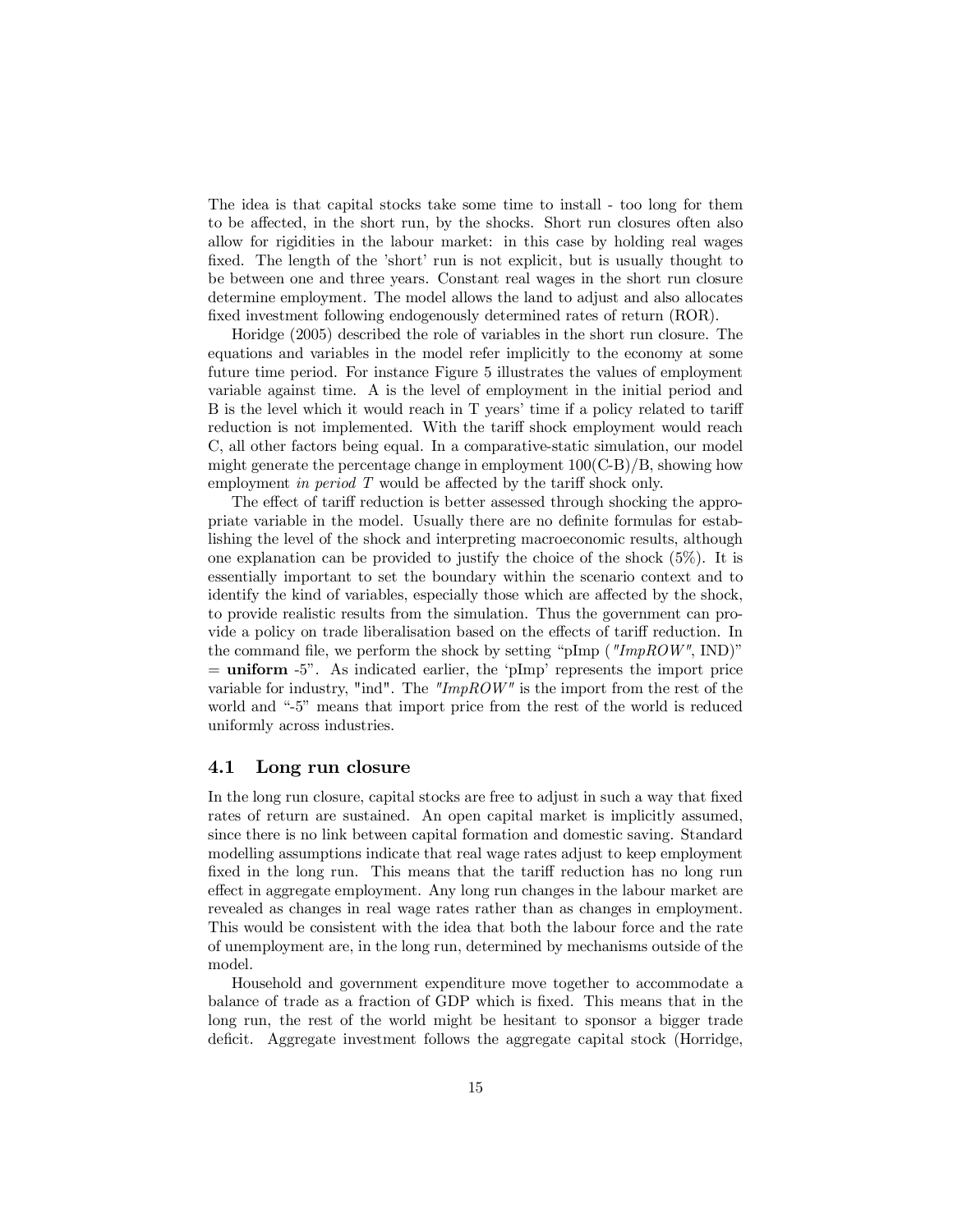2005). Other exogenous variables include price and quantity shift variables, rates of production tax and technological coefficients.

### 4.2 SIMULATION RESULTS

#### 4.3 Macroeconomic results

The simulation conducted is a tariff reduction in which import prices are reduced by 5% in the model. The results of short run (SR) and long run (LR) policy simulation on various macro-economic variables are reported in Table 5. As we would expect, gross domestic product, exports and employment rise. The policy simulation results show that the GDP increases by 0.57% and 0.61% in the SR and LR respectively from the baseline economy. This means that output increases and domestic prices drop in most sectors, reflecting more efficiency and lower costs per unit of output. Greater efficiency increases output in all formal sectors resulting in increased real GDP, both in the SR and LR. The domestic price is composed of the producer price and indirect tax. In this respect, the import price and the domestic price form the composite price for the composite commodity. The domestic import price is the world price adjusted by the exchange rate and import taxes. The effects of reducing tariffs will thus have an impact on the composite price. Output price affects the export price and is itself affected by input prices. Given constant real government consumption, the significant level of real GDP allows consumers to enjoy a higher level of consumption. The productivity improvements based on the tariff reduction causes the output prices to decrease, while also causing consumer in‡ation to decrease by  $0.99\%$  in the SR. In fact, the advantage of the tariff reduction is that it causes producers to improve competitiveness, which stimulates a considerable improvement in exports following an increase in export volumes by 12.1% and 5.73% in the SR and LR respectively. Our expectation is that export volumes should increase because tariff reduction plays an important role in trade liberalisation. All sectors benefit from the tariff reduction and increase in exports. This is also due to the terms of trade decrease as the price of exports decreases. Furthermore, import volume increases by 5.63% and 5.15% in the SR and LR respectively, which in turn improve the productivity capacity by showing an increase in GDP. This result is in line with the findings of the previous studies which show that the DRC economy is very import intensive (World Bank, 2007). The rise in income creates demand for imported goods, however the balance of trade is on the positive side with a slight increase of 1.47% and  $0.82\%$  respectively. Overall, tariff reduction has a considerable impact on GDP and employment. Households in the formal sector can consume more as employment increases in the SR and consumer price levels decline. Results of tariff reduction show output having a significant positive impact on employment in the SR. The expansionary economy, coupled with rising export demand, raises the demand for factors of production. The increase in employment  $(0.56\%)$  represents an increase of labour in the production process, especially in the formal sector. Nonetheless, producers can protect their labour force by means of labour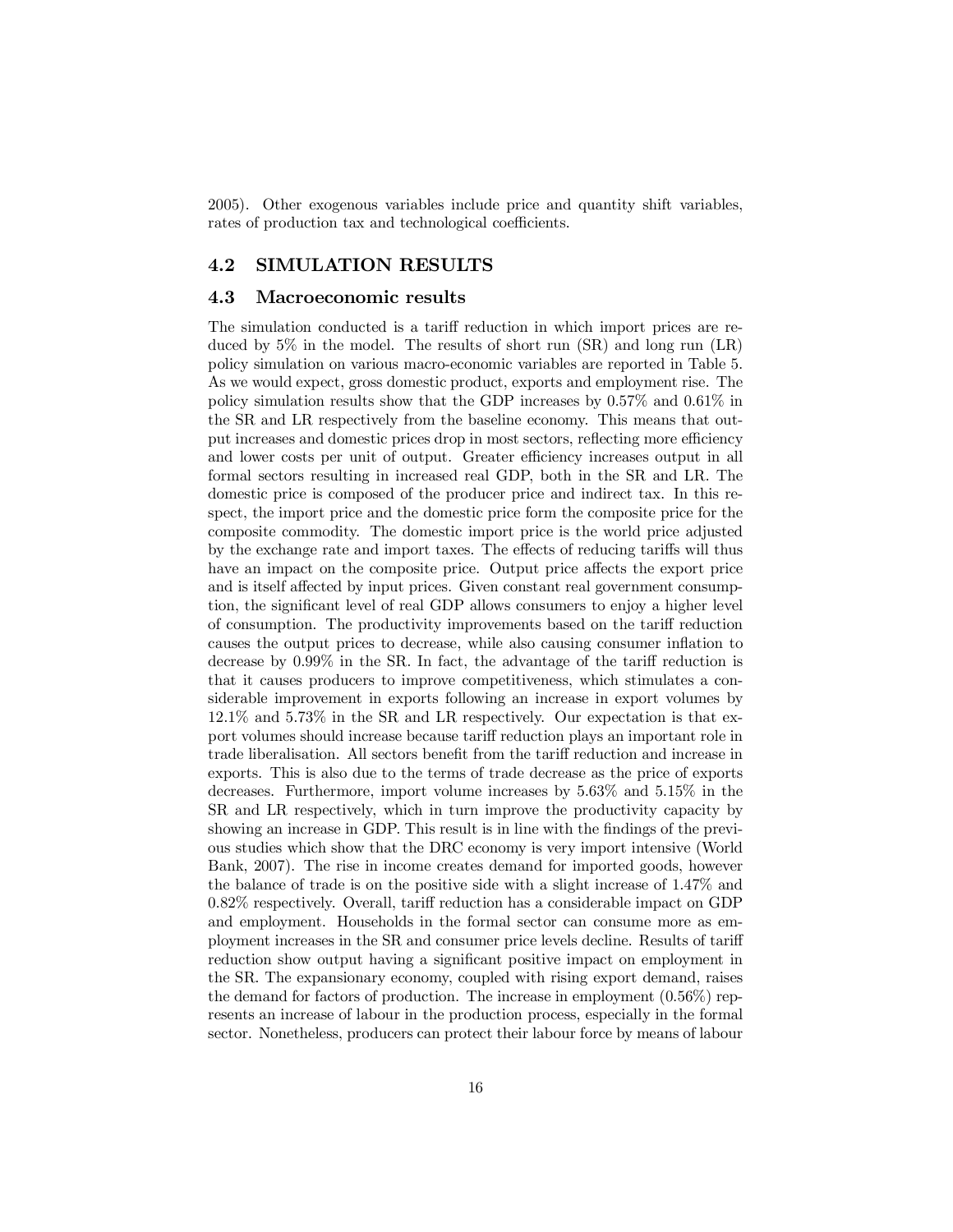saving technological change enhancements. In addition, the unit cost of labour can also be improved through tariff reduction without necessarily reducing the growth rate of the average real wage. In this respect the competitiveness can be stimulated from the production side, with a view to shifting from the local market to exports.

The simulation results show that the tariff reduction causes employment and production to increase in the formal sector. This is in line with the results of previous studies (Davies and Thurlow, 2011). The total production in the case of the DRC conceals divergent effects for formal and informal sectors. In this respect the total production increases considerably, showing a similar increase in employment. Consequently, formal sector producers and their workers profit from enhanced penetration to foreign export markets. The increase in the total GDP generates new formal sector employment opportunities in the SR. In the context of the current analysis, tariff reduction stimulated both the formal and informal sector to enhance trade in the country. Producers from the formal sector profit the most from the policy simulation shock because it is only the formal sector that is involved in foreign exports. Thus, while production increases in the formal sector, it also decreases in the informal sector due to the greater import competition. Usually the informal sector does not access foreign export markets directly. Instead, tariff reduction can play an important role in adjusting the structure of the informal sector. In addition, opportunity is given to the informal sector to move from being informal traders to formal traders. This is consistent with the observation that the DRC has a large informal sector and an excessively substantial informal trader sector (World Bank, 2010).

#### 4.4 Sectoral output

We see that the agricultural sector is subjected to tariffs as well as all tradable manufacturing, mining and private services. We expect these sectors to be directly affected by the fall in the price of imports induced by a tariff reduction. The initial shares of imports, exports and total output will also influence the results. As reported in Table 6, the tariff reduction policy simulations show the changes in sectoral output. The overall economic impact of the tariff reduction has positive results on all formal sectors and negative results on a large number of informal sectors. The policy simulation results demonstrate that all formal sectors benefit from the tariff reduction. The formal sectors which benefit the most from the shock are transport and communications  $(17.4\%$  in SR and  $13.27\%$  in LR), private services  $(12.4\%$  in SR and  $5.86\%$  in LR), mining sector  $(3.2\%$  in SR and  $3.0\%$  in LR) and manufacturing  $(2.5\%$  in SR and  $3.78\%$ in LR) (see the first column in Table 6). The rise in output in the formal sector was especially driven by intensifying exports. This creates more opportunities for jobs in the formal sector, where skilled and semiskilled workers could be absorbed in those sectors which improved their output. It is further noticed that the demand for informally employed workers expanded in the formal sector, even though this profits mostly unskilled workers.

The simulation results show that tariff reduction increases demand for im-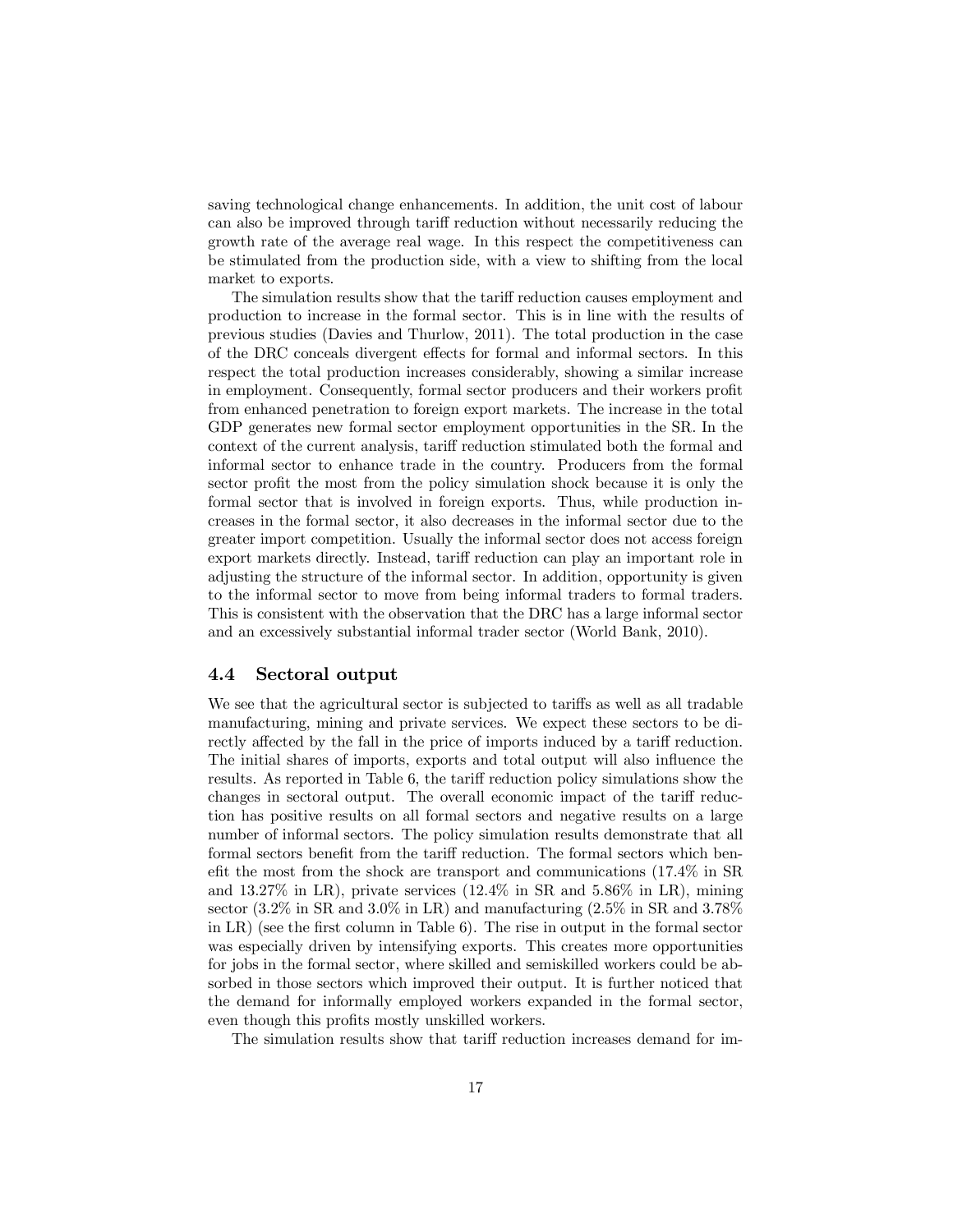ported goods, for example this shock significantly affects the textile and clothing sector. This sector is exposed to the biggest rise in import competition when tariffs are reduced. In the SR, the output of textiles and clothing increases by 1.37% for the formal sector and declines by 0.39% for the informal sector (see the first column in Table  $6$ ). The main reason could be that the producers from the textile and clothing sector in both the formal and informal sectors are negatively impacted by inexpensive imported goods. In fact, the general rise in imported goods has macroeconomic connotations, because it creates a burden to the current account balance which is influenced by the foreign currency. Consequently production increased in non-textile sectors, which are equipment and machinery, livestock, food processing and manufacturing. In view of this, the formal sector producers of food processing (0.38% in SR and 0.99% in LR), equipment and machinery (0.92% in SR and 0.89% in LR), livestock (0.99% in SR and 0.23% in LR) and manufacturing (2.48% in SR and 3.78% in LR) products benefit the most as the informal sector producers are not directly involved in the foreign exports. Thus the considerable import competition without any enhanced penetration to foreign export markets jeopardises the output of the informal sector producers.

Table 7 below reports changes in employment under tariff reduction policy simulations in the SR, and reflects a diverse distributional effect for both the formal and informal sectors. Increase in employment among formal producers is due to the growth in the formal sector's production. The main beneficiaries of this growth are the skilled and semi-skilled formal producers and workers operating extensively in the transport and communications (17.4%), private services  $(12.4\%)$ , mining  $(3.2\%)$  and manufacturing sectors  $(2.48\%)$ . The main losers include the unskilled workers from the formal sector, and all the skilled, semiskilled and unskilled workers from the informal sector. Although employment decreases in the informal sector due to tariff reduction, more jobs opportunities are created in the formal sector. The formal sector will demand more employment, with a possibility of absorbing unemployed workers from the labour market. The policy simulation results demonstrate that policy makers should consider policies which promote employment creation, both in the formal and informal sectors. Those unskilled workers include child labour and female subsistence workers, as seen in the DRC labour markets. In addition, the decrease in the informal sector's output and foreign import prices stimulates consumers from the informal sector to depend on foreign imported products, therefore the change in consumer preferences stimulates the intensity of commerce between the informal and formal sectors. The traders from the informal sector bene fit the most through the collection of fixed transaction margins from the trade's volume. In contrast employment decreases in the informal sector especially amongst skilled, semiskilled and unskilled workers, due to tariff reduction. Another reason is that the informal sector has more unemployed people when compared with the formal sector. While the semiskilled and skilled workers from the formal sector receive an increase in their incomes, all the informal sectors suffer decreasing incomes.

Table 8 below reports the results of the policy shock on the household in-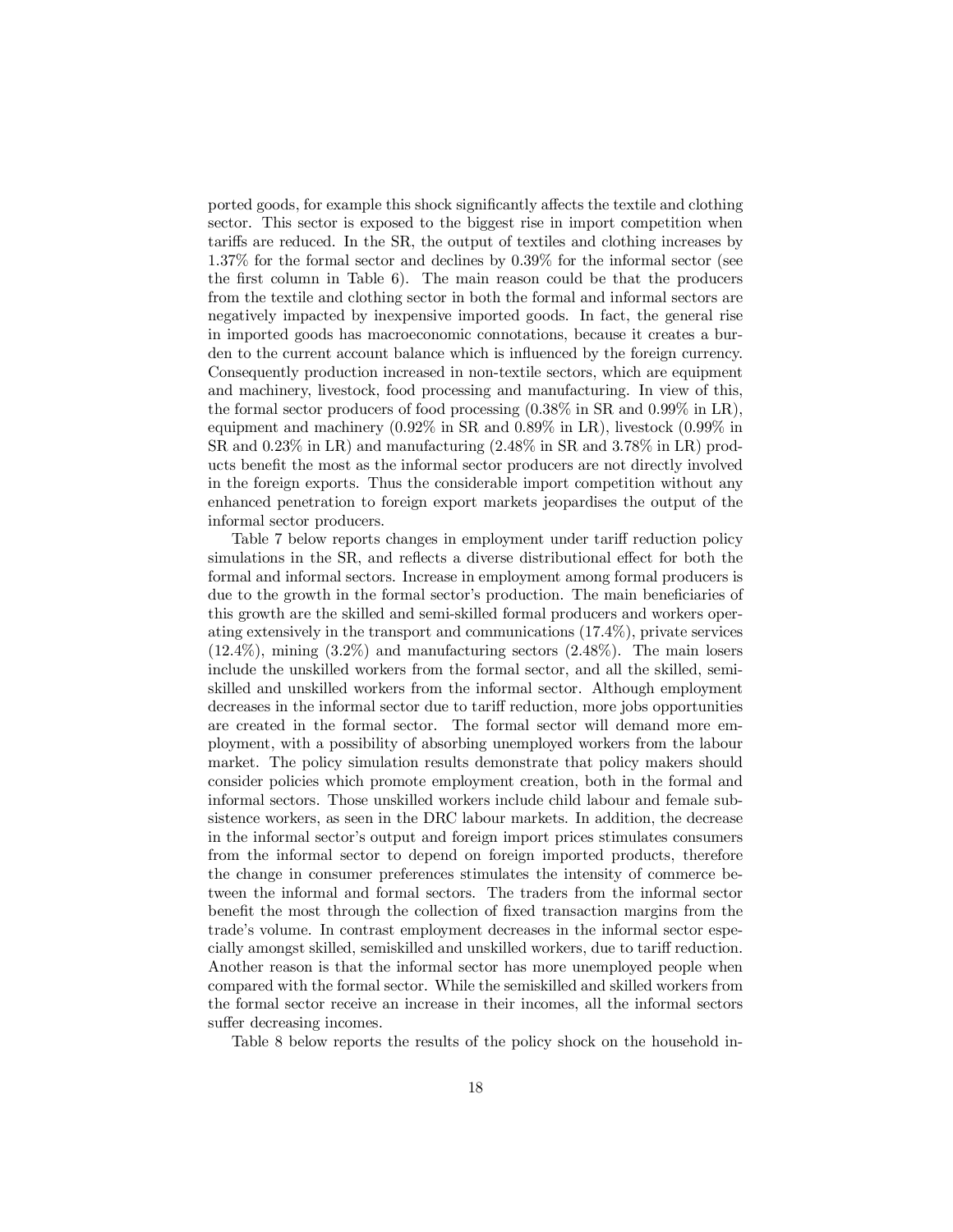comes in the SR. It shows a general decrease across informal sectors in real household disposable incomes because of the declining employment. Nonetheless, impacts across household groups differ considerably. For instance, high wage employment composed of male labour increased by 0.52% in the formal sector while it decreased by 0.89% in the informal sector. The same trend is observed in the category of medium wage employment where female labour increased by 0.01% in the formal sector and decreased by 0.96% in the informal sector. Low wage employment composed of child labour and female subsistence decreased across both formal and informal sectors. Previous studies from countries such as South Africa established that trade liberalisation profited households from the middle income category (Thurlow 2007; Pauw *et al.* 2006). Our findings are consistent with this as incomes increase for middle and high salary income groups in the formal sector, but fall for the low income group, which is composed of child labour and female subsistence workers. The simulation result shows that efficient trade liberalisation must be promoted in the DRC economy in view of narrowing the income gap between high and low income households, as well as between formal and informal sectors.

In brief, tariff reduction has diverse effects on the formal and informal sectors in the DRC. It considerably increases the output of, and employment in, the formal sector by increasing import competition, without offering further opportunities for the informal sector to penetrate foreign export markets. The formal sector is stimulated and can therefore act accordingly based on the current foreign market opportunities as its output increases. In addition, tariff reduction adjusts the structure of the informal sector by tightening product market freedom for informal sectors, expanding opportunities for informal traders and motivating workers from the informal sector to seek descent jobs in the formal sector. Despite the negative impact that tariff reduction may have on the informal sector, there are still new job opportunities in the formal sector. This emphasises the need for policies to stimulate further job creation and improve incomes among low income households.

### 4.5 CONCLUSION AND POLICY IMPLICATIONS

This paper evaluates the effects of tariff reduction on unemployment, poverty and productivity growth in the DRC. An empirical DRCFIM was used to perform a policy simulation. In particular, this study draws the attention of policy makers to a different employment outcome when tariff reduction policy is taken into consideration. Tariff reduction increases formal employment and output but hurts informal producers, as output decreased in informal sectors such as livestock and clothing. It considerably increases the output of, and employment in, the formal sector, by raising import competition without proposing further opportunities for the informal sector to access foreign export markets. Furthermore, it induces productivity improvements when local producers survive import competition by seeking importing input-saving technologies and production practices. The formal sector is stimulated to boost exports based on the new foreign market opportunities as its output increases. In addition, tariff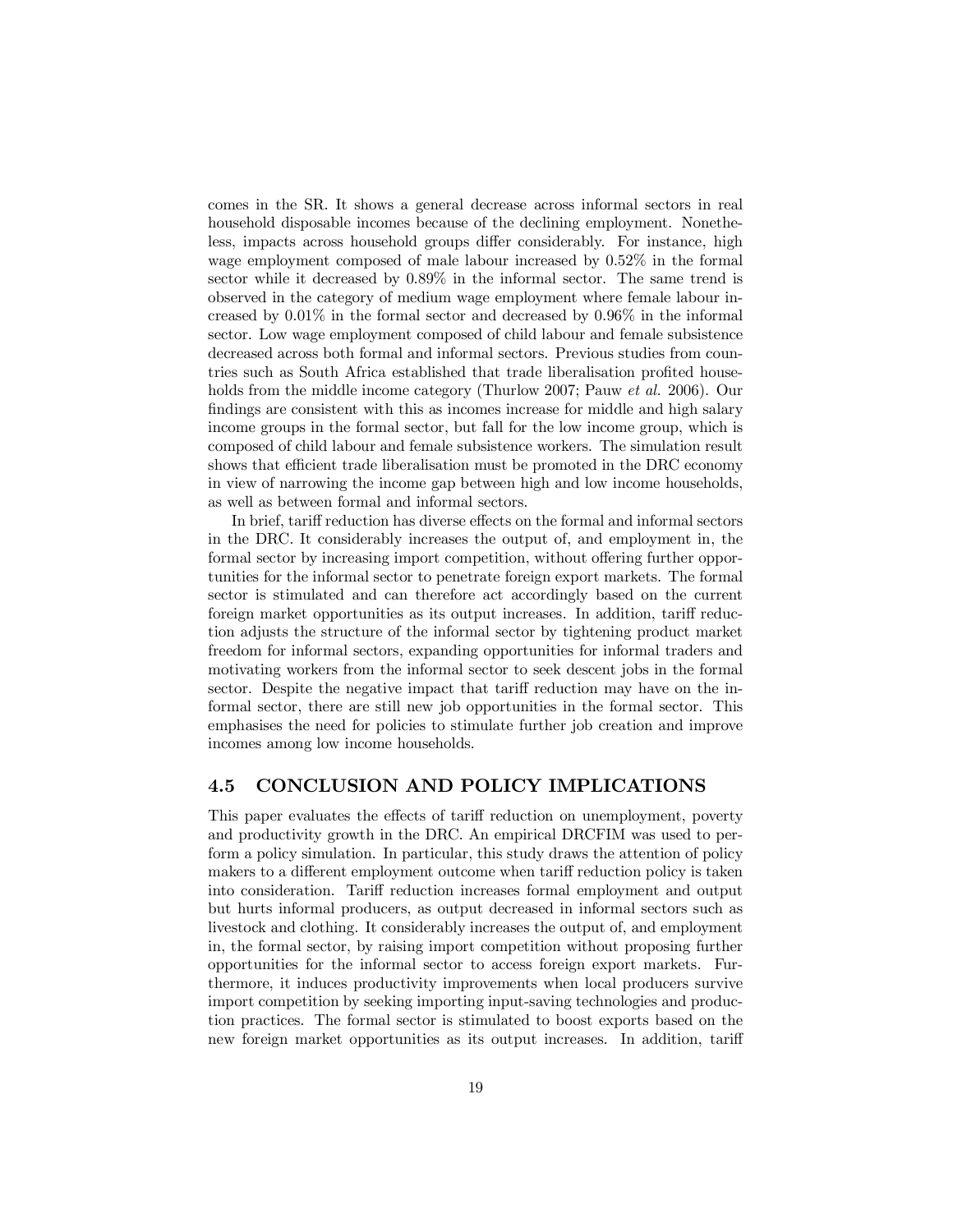reduction adjusts the structure of the informal sector by tightening product market freedom for informal sectors and motivating informal workers to seek decent jobs in the formal sector. These results highlight the consequence of differentiating between the formal and informal sector impacts of socioeconomic policies.

Regarding the welfare issues related to the tariff reduction policy, as consumption increases across all households in the DRC, it means that tariff reduction has a positive effect on welfare distribution. Considering the DRC's welfare issues, such a policy seems appropriate to policy makers. Our policy simulation results show that the DRC government can deal with the welfare issues by adopting a tariff reduction policy. Household demand shows mixed results however; only the high income households from the formal sector benefited as a result of the tariff reduction.

Finally, the DRC's government in the past may have failed to experience the success of the tariff reduction in generating a dynamic export industry, however it is not too late to do so now and it would be highly pertinent to take into account the benefits of further reducing tariff in the future. Committing openly to reducing tariffs would make a significant contribution to increasing the global competitiveness of the DRC economy, as well as remind the DRC that there are still considerable distances to travel before the economic health of the country produces the level of prosperity expected by the community.

## References

- [1] Anderson, J. E., and van Wincoop, E. (2004) Trade Costs. *Journal of Economic Literature*, Vol. 42, No. 3. (Sep., 2004), pp. 691-751.
- [2] Arias, A. de Leon. (2003) Trade Liberalisation and Growth: Evidence from Mexican Cities. The International Trade Journal. Volume 17, issue 3.
- [3] Banque Centrale du Congo (BCC). (2009) "Annual Report".
- [4] Banque Centrale du Congo (BCC). (2009) "Annual Report".
- [5] Banque Centrale du Congo (BCC). (2014) "Statistiques Economique".
- [6] Bhattacharja, P. C. (2000) An analysis of rural-to-rural migration in India, Journal of International Development Volume 12, Issue 5, pages 655–667.
- [7] Bhorat, H. (1999) *Decomposing sectoral employment trends in South Africa*. Paper presented at the Trade and Industrial Policy Strategies Annual Forum, 19-22 September, Muldersdrift, South Africa.
- [8] Chitiga-Mabugu, M. (2001) Income distribution effects of trade liberalization: A CGE analysis, in: Mumbengegwi, C. (ed), *Macroeconomic and Structural Adjustment Policies in Zimbabwe*, (Palgrave: Houndsmill), pp.221-233.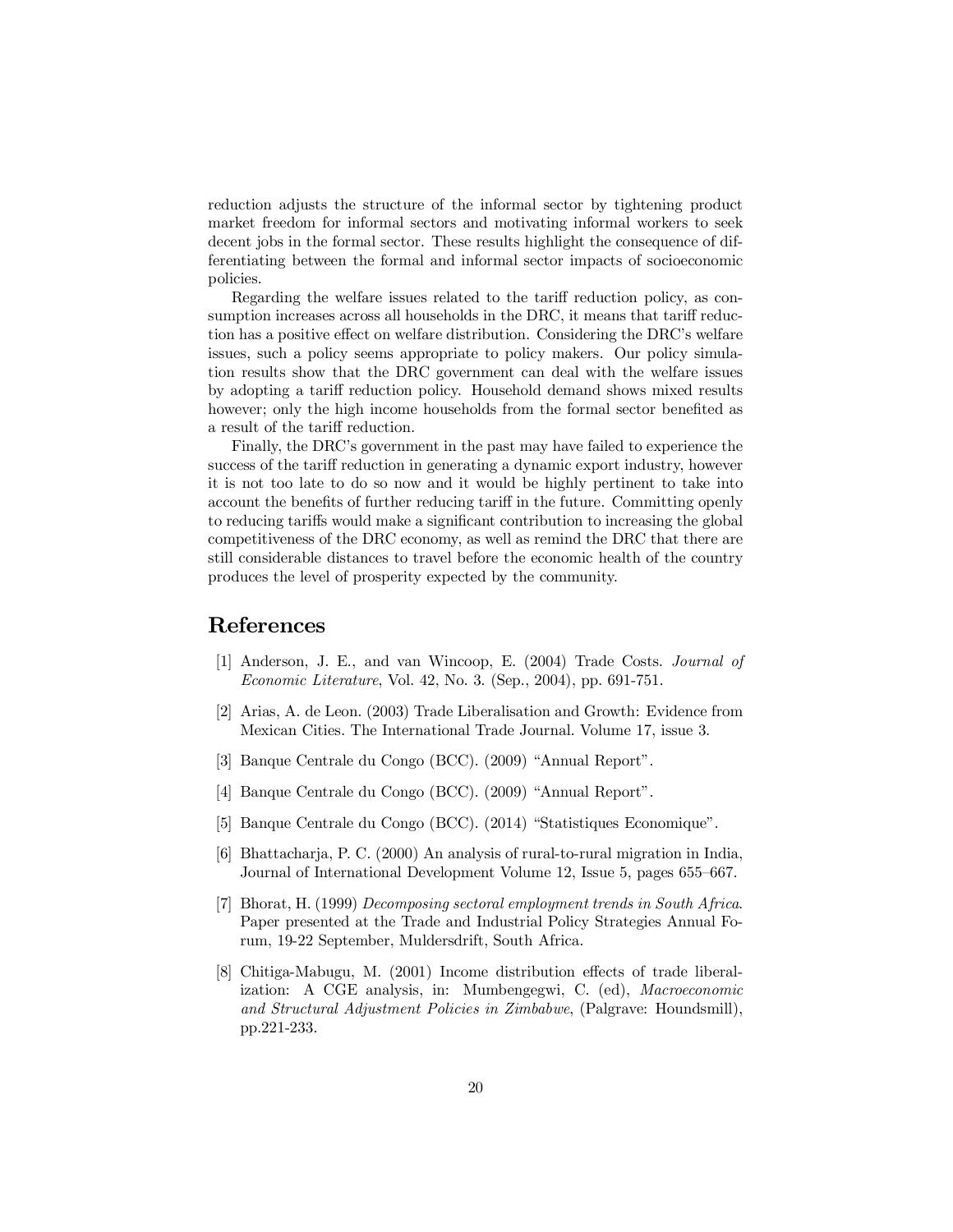- [9] Chitiga, M. and Kandiero, T. (2006) "Trade openness and FDI in Africa" , *South African Journal of Economics and Management Sciences (SAJEMS*), Vol 9 No 3, pp355 -370
- [10] Chitiga, M., Mabugu, R. and Kandiero, T. (2007) "Trade Policy and poverty: Results from a CGE Micro-Simulation Analysis" *Journal of Development Studies.* Vol. 43,:1105-1125, No. 6
- [11] Davies, R. and Thurlow, J. (2011) Formal-Informal Economy Linkages and Unemployment in South Africa. South African Journal of Economics. Vol. 78(4):437-459.
- [12] DeVuyst, E. A., and Preckel, P. V. (1997). "Sensitivity Analysis Revisited: A Quadrature-Based Approach." *Journal of Policy Modeling* 19, 175-185.
- [13] Dixit, A. K. and Pindyck, R. S. (1994) Investment under Uncertainty, Princeton U. press, http://press.princeton.edu/titles/5474.html Date of access: 23 January 2014.
- [14] Dixon, P.B., Parmenter, B.R., Ryland, G.J. & Sutton, J.M. (1977) ORANI, a general equilibrium model of the Australian economy: Current specification and illustrations of use for policy analysis. *First Progress Report of the IMPACT Project*, Vol. 2. Canberra: Australian Government Publishing Service.
- [15] Edwards, L. (2001) *Globalisation and the occupational structure of employment in South Africa*. *South African Journal of Economics* 69 (1): 40–71.
- [16] Erero, J. L., Pambudi, D. D. and Bonga Bonga, L. (2013) Wage Subsidy in the DRC: A CGE Analysis, ERSA working paper 373
- [17] Greenaway, David and Milner, Chris (1986) *The Economics of Intra-Industry Trade*. Oxford, Basil Blackwell.
- [18] Harrison, G. W., Jones, R. C., Kimbell, L. J., and Wigle, R. M. (1992). "How Robust is Applied General Equilibrium Analysis?" *Journal of Policy Modeling* 15, 99-115.
- [19] Harrison, G. W., and Vinod, H. D. (1992). "The Sensitivity Analysis of Applied General Equilibrium Models: Completely Randomized Factorial Sample Designs." *The Review of Economics and Statistics* 74, 357-362.
- [20] Horridge, M. (2005) *ORANI-G: A generic single-country computable general equilibrium model.* Paper prepared for the practical GE Modelling Course, February 7-11.
- [21] Human Rights Watch (2009) The Democratic Republic of the Congo: Country Report 2009, available at: www.hrw.org/en/node/87600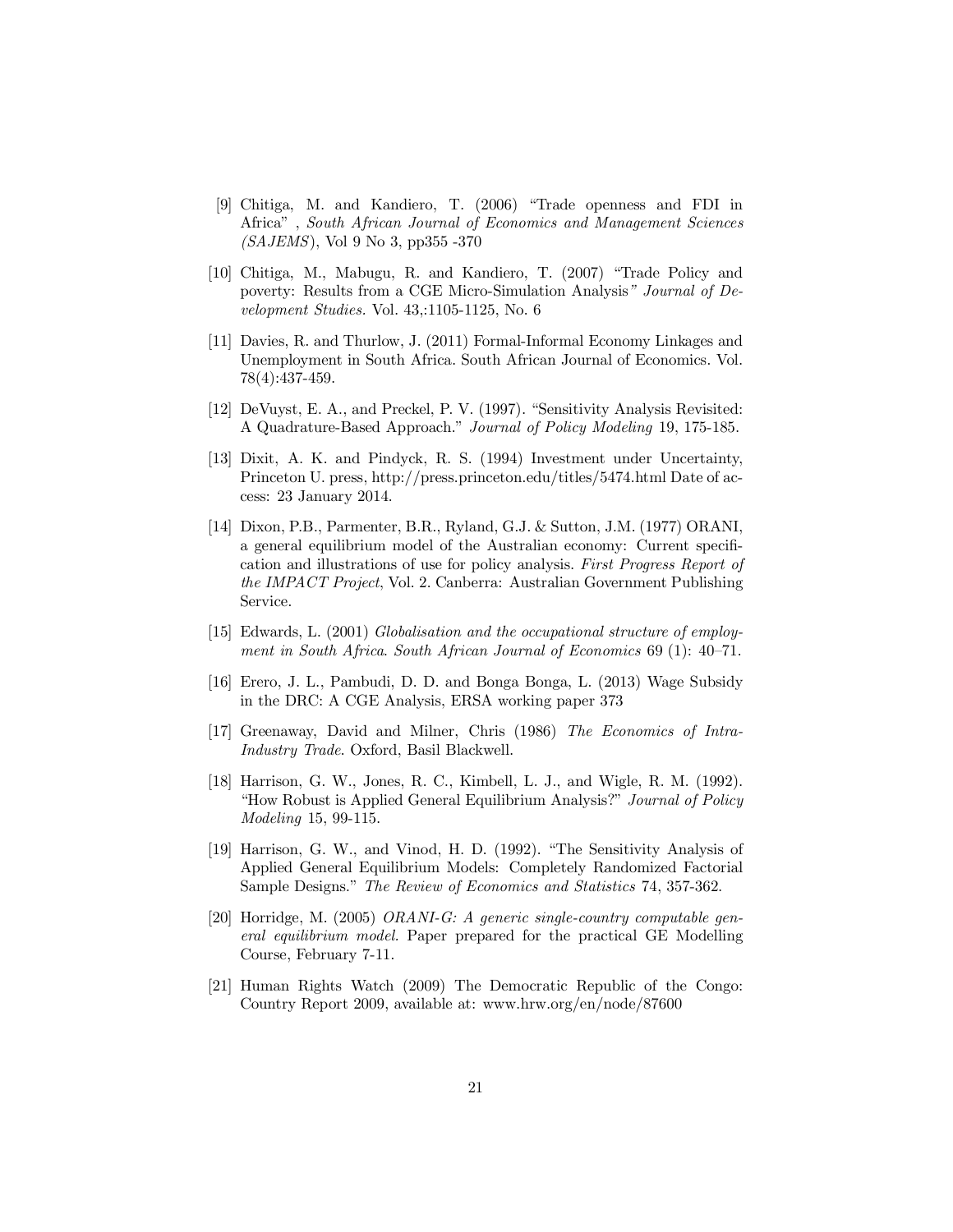- [22] Ianchovichina, E. and Walmslev, T. (2002) Impact of China's WTO Accession on East Asia http://citeseerx .ist.psu.edu/viewdoc/summary?doi=10.1.1.3.5774 Date of access: 21 January 2014.
- [23] International Monetary Fund (IMF). (2007) "Democratic Republic of the Congo: Poverty Reduction Strategy Paper." Country Report No. 07/330, September. IMF, Washington, D.C.
- [24] IMF (2007) "Democratic Republic of the Congo: 2007 Article IV Consultation—Sta¤ Report; Country Report No. 07/327, September. IMF, Washington, D.C.
- [25] IMF (2010) *World Perspective*
- [26] IMF (2011) *World Perspective*
- [27] IMF (2012) *World Perspective*
- [28] Institut National de la Statistique (INS). (2008) Labor Force Survey.
- [29] Klodt, H. (1986) Statistics on labour productivity in West Germany: A guide to sources and methods.
- [30] Krugman, P. (1996) " How the Economy Organises Itself in Space: A survey of the New Economic Geography," Working Papers 96-04-021, Santa Fe Institute.
- [31] Lamy, P. (2002) Stepping stones or stumbling blocks: The EU's approach towards the problem of multilateralism vs. regionalism in trade policy. *World Economy* 25(10).
- [32] Litchfield, J., McCulloch, N. and Alan Winters, L. (2003) Agriculture trade liberalisation and poverty dynamics in Three Developing Countries.
- [33] Lofgren, H., Harris, R., Robinson, S., Thomas, M. and EL-SAID, M. (2001) A standard computable general equilibrium (CGE) model in GAMS. Microcomputers in Policy Research, 5. Washington DC: International Food Policy Research Institute.
- [34] Mai, Y. (2003) *Effects* of *reducing tariffs* and *endogenous* productivity *growth*, Centre of Policy Studies, General Working Paper No, G-139: Monash University.
- [35] Mosley, P., (2009) Wiley InterScience. Liberalisation and poverty in Africa since 1990: Why is the operation of the 'invisible hand' uneven? In Journal of International Development.
- [36] Ngeleza, K. G. and Muhammad, A. (2009) Preferential Trade Agreements between the Monetary Community of Central Africa and the European Union, Stumbling or Building Blocks? A General Equilibrium Approach, IFPRI Discussion Paper 00859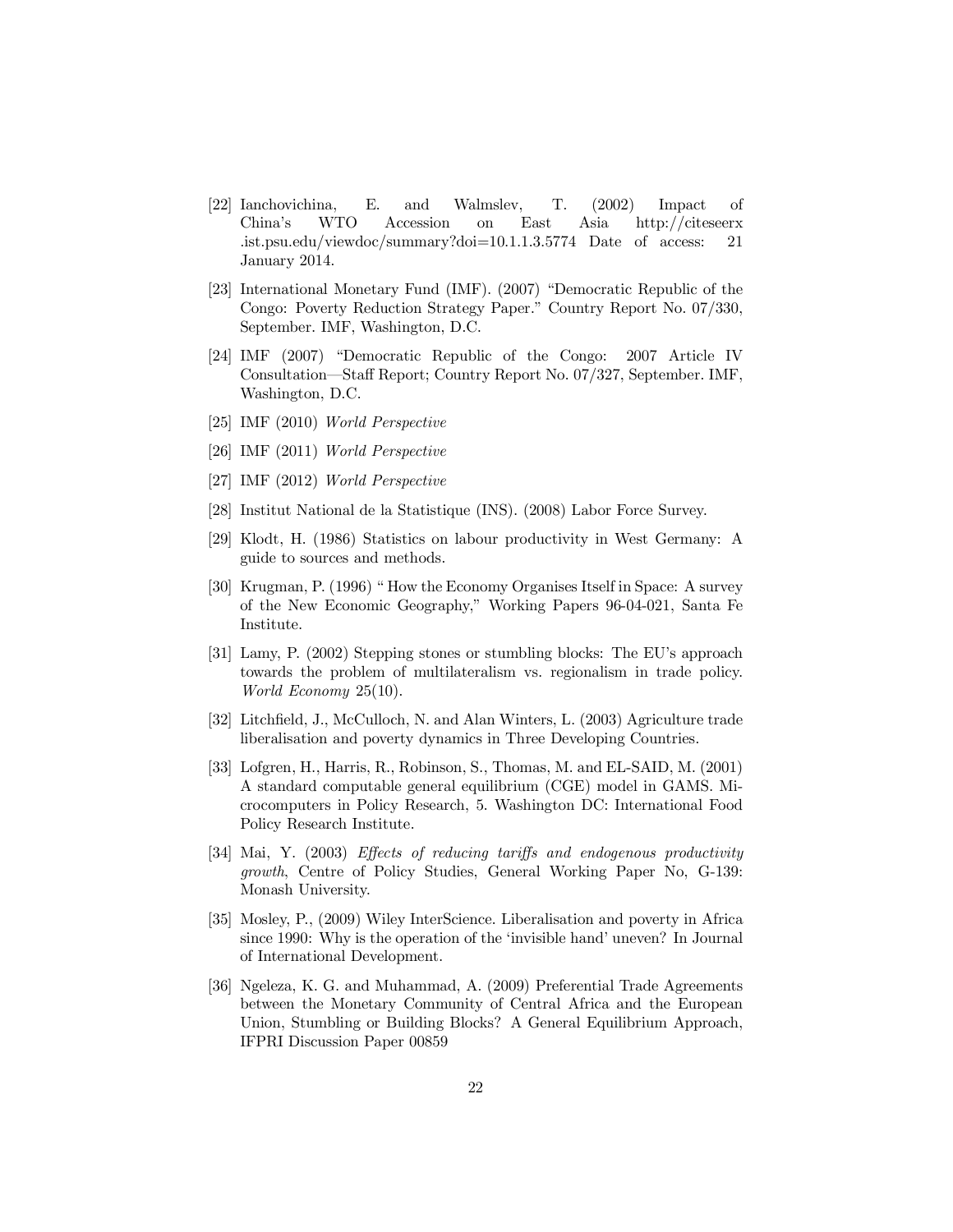- [37] Oxley, A. (2000) Review of Australia's General Tariff Arrangements: Sub*mission to the Productivity Commission Inquiry into Tariffs. Australian APEC Study Centre.*
- [38] Pagan, A., and Shannon, J. (1985). Sensitivity Analysis for Linearized Computable General Equilibrium Models. In J. Piggott and J. Whalley (eds.), *New Developments in Applied General Equilibrium Analysis*. Cambridge University Press: Cambridge.
- [39] Pagan, A., and Shannon, J. (1987). "How Reliable are ORANI Conclusions?" *Economic Record* 63, 33-45.
- [40] Panel of Experts on the Illegal Exploitation of Natural Resources, Report S/2003/1027, available at: www.zwnews.com/UNDRCreport2.doc
- [41] Pauw, K., and L. Edwards. (2006) Evaluating the general equilibrium effects of a wage subsidy for South Africa. *South African Journal of Economics* 74 (3): 442-462.
- [42] Rajan, R. and Bird, G. (2002) "Will Asian Economies Gain from Liberalizing Trade in Services?" http://books.google.co.za/books?id=fD0l9S5QUMwC&pg, date of access: 1 July 2014
- [43] Rattso, J. and Torvik, R. (1998) "Economic openness, trade restrictions and external shocks: modelling short run effects in Sub-Saharan Africa," Economic Modelling, Elsevier, vol. 15(2), pages 257-286, April.
- [44] Reimer, J. J. (2002) Estimating the poverty impacts of trade liberalization. Draft, Perdue University.
- [45] Romer, P. M. (1986) "Increasing Returns and Long Run Growth," Journal of Political Economy, 94, 1002–37.
- [46] Romer, P. M. (1987) Endogenous Technological Change. *Journal of Political Economy* Vol. 98, No. 5.
- [47] Ruiz-Nápoles, P. (2001) "Liberalisation, Exports and Growth in Mexico 1978-1994: a structural analysis," *International Review of Applied Economics* Vol.15, No. 2, pp. 163-180.
- [48] Santo-Paulino, A. (2002) The effects of trade liberalization on imports in selected developing countries, World Development 30 (6), 959-974.
- [49] Stifel, D. and Thorbecke, E. (2003) A dual-dual model of an archetype African economy: trade reform, migration and poverty. Journal of Policy Modeling, 25, pp. 207-235.
- [50] Stiglitz, J. and Charlton, A. (2005) *Fair Trade for All. How Trade Can Promote Development*. Oxford: Oxford University Press.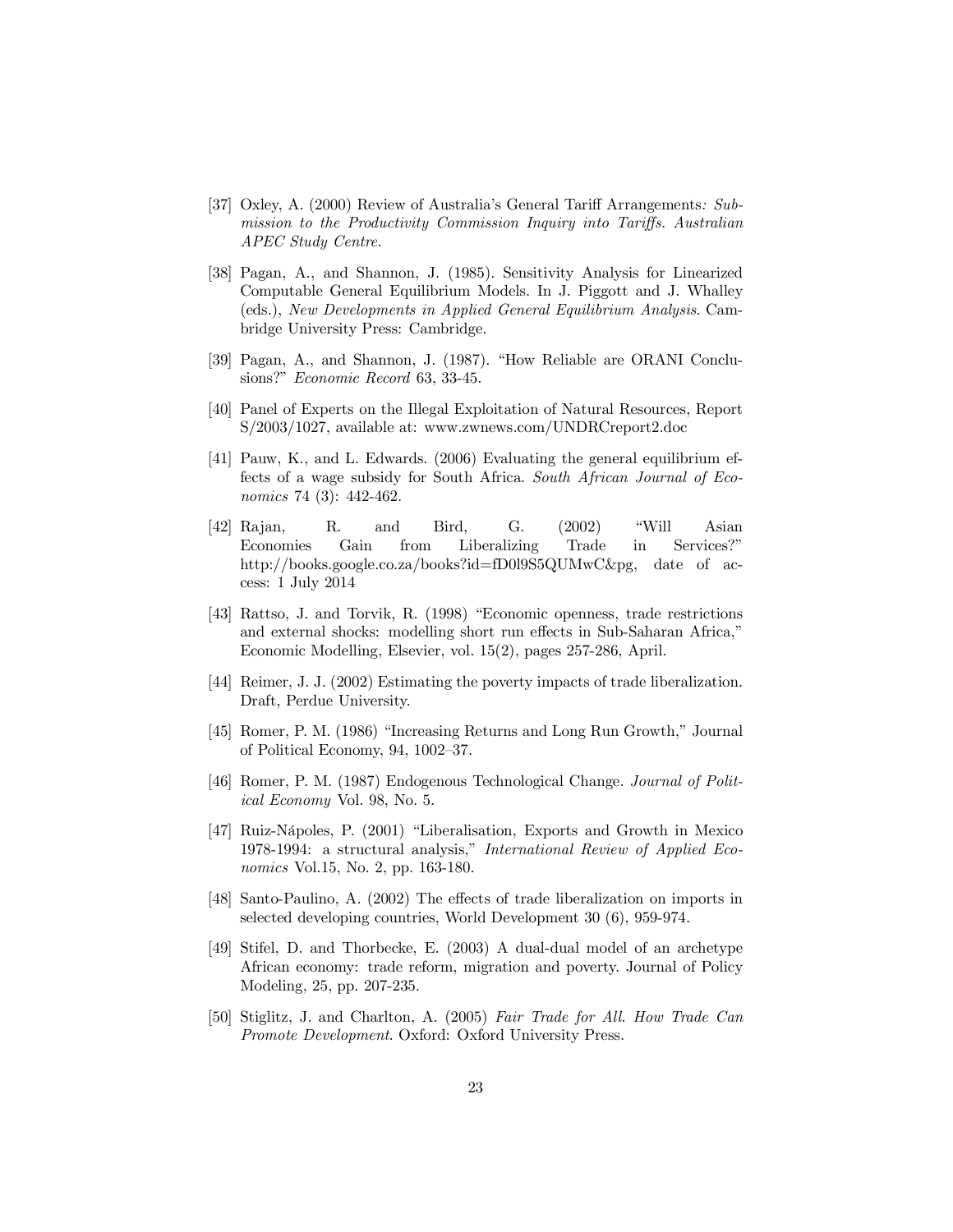- [51] Thurlow, J. and Van Seventer, D.E.N. (2002) A Standard Computable General Equilibrium Model for South Africa. Trade and Macroeconomics Discussion Paper No. 100, International Food Policy Research Institute, Washington, D.C.
- [52] Thurlow, J. (2007) Trade liberalization and pro-poor growth in South Africa. *Journal for Studies in Economics and Econometrics* 3 (2): 161– 179.
- [53] Tull, D. M. (2003) 'A Reconfiguration of Political Order? The State of the State in North Kivu (DR Congo)', *African Affairs*, 102: 429-46.
- [54] UNCTAD (2001) Economic Development in Africa: Performance, Prospects and Policy Issues. New York.
- [55] Vos, R.P. and Jong, N. de (2003) Trade Liberalization and Poverty in Ecuador: A CGE Macro-Microsimulation Approach. *Economic Systems Research, 15*(2), 211-232.
- [56] Wigle, R. M. 1991. The Pagan-Shannon Approximation: Unconditional Systematic Sensitivity in Minutes. In Piggott, J., Whalley, J. (eds.), *Applied General Equilibrium*. Physica-Verlag: Heidelberg; 35-49.
- [57] Wiley, J. & Sons, Inc. (2012) New York Times, Congo. Retrieved October 6, 2012 from http://topics.nytimes.com/top/news/international/countriesandterritories /drc/index.html www://topicscongothedemocraticrepublicof/index.html
- [58] Winters, A.L. (2000) Trade, trade policy and poverty: What are the links? Centre for economic policy research paper No. 2382
- [59] Woods, N. (2010) 'International Political Economy in an Age of Globalisation', in J. Baylis, S. Smith and P. Owens (eds), *The Globalization of World Politics*, Oxford: Oxford University Press.
- [60] World Bank (1997) World Development Report. Washington DC.
- [61] World Bank. (1999) The Macroeconomic Foundation, World Development Report. Oxford University Press.
- [62] World Bank (2000) World Bank Development Indicators.
- [63] World Bank (2001) "Congo: Poverty Reduction Strategy Paper." Report No. 39615-ZR, April. World Bank, Washington D.C.
- [64] World Bank (2007) "Democratic Republic of Congo—Country Assistance Strategy: For the Period FY08–FY11."Report No. 41474-ZR, November. World Bank, Washington D.C.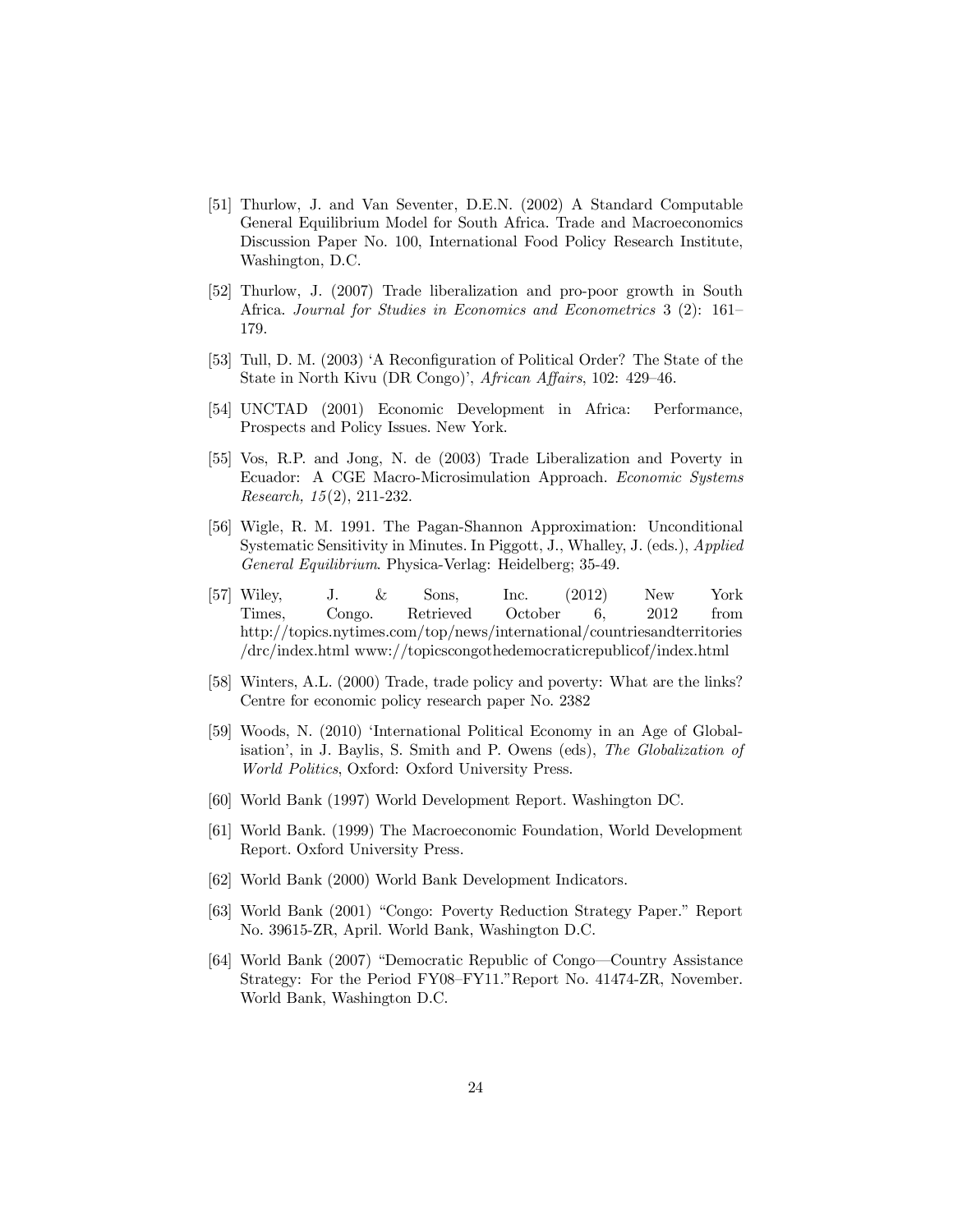- [65] World Bank (2008) World Trade Indicators 2008 Database, including the Trade At-A-Glance (TAAG) country table. World Bank, Washington, D.C. Available at: http://www.worldbank.org/wti2008.
- [66] World Bank (2009) World Bank Development Indicators.
- [67] World Bank (2010) World Bank Development Indicators.
- [68] World Bank. http://www.worldbank.org/publications. Date of access: 05 April 2012
- [69] World Bank (2011) World Economic Outlook. An update of the key WEO projections. World Bank, Washington, D.C. Available at: http://www.worldbank.org/weo2011.
- [70] World Bank (2013) World Development Indicators, Washington, D.C. Available at: http://data.worldbank.org/country/congo-dem-rep Date of access: 23 January 2014.
- [71] World Trade Organisation (WTO) (2010) Trade topics
- [72] World Trade Organisation (WTO) (2012) Trade topics. http://www.wto.org/documents and resources. Date of access: 10 May 2014
- [73] WTO (2013) Trade Monitoring Reports http://www.canberratimes.com.au/world/tariff-cuts-on-green-goodsget-thumbs-up-20111114-1v01m.html#ixzz1wXVWpEp3. Date of access: 01 June 2014
- [74] http://www.smh.com.au/national/families-prosper-from-tariff-cuts-study-20090531-brqf.html#ixzz1wXdA4tWm. Date of access: 01 June 2014